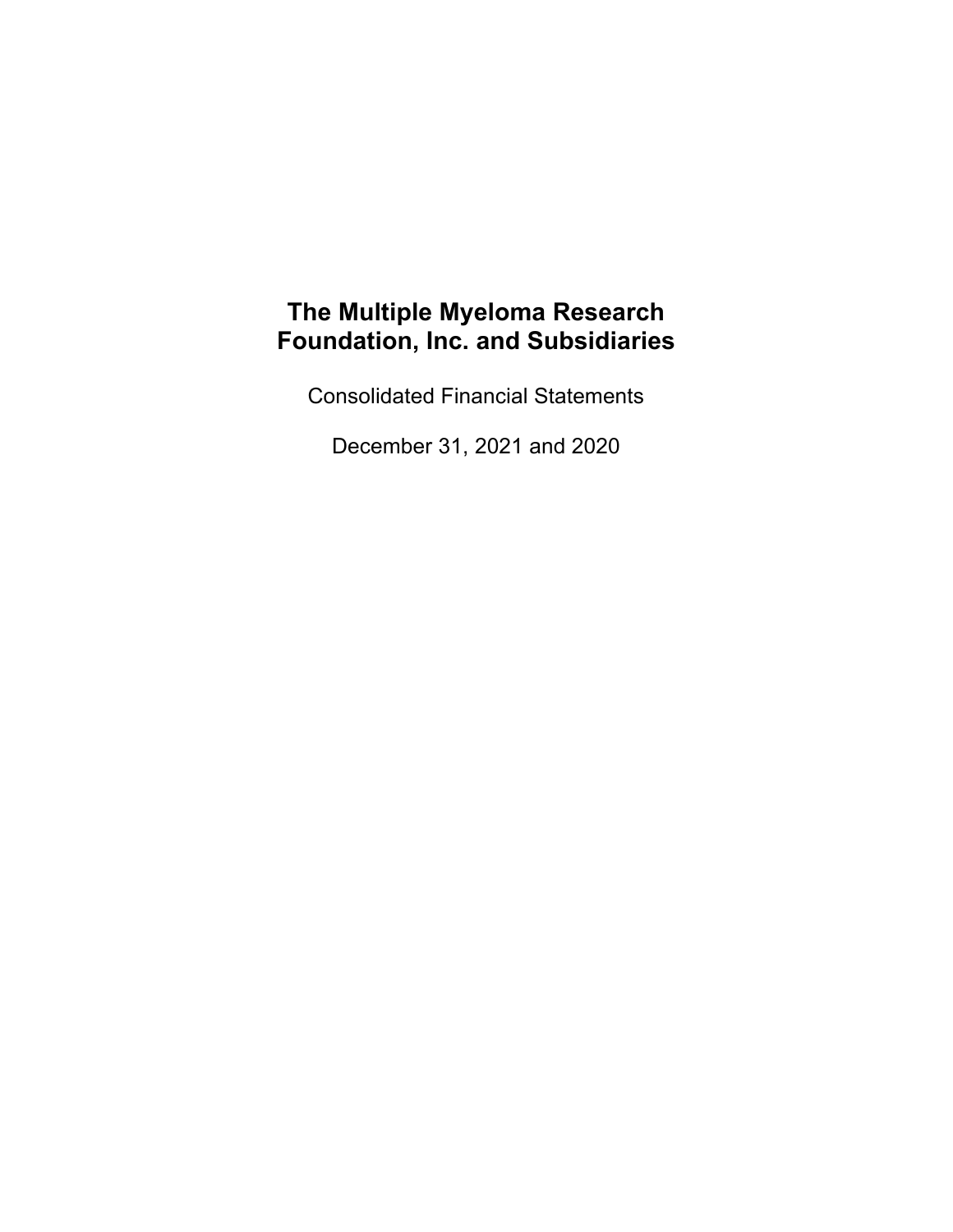

#### **INDEPENDENT AUDITORS' REPORT**

#### **The Board of Directors The Multiple Myeloma Research Foundation, Inc. and Subsidiaries**

#### *Opinion*

We have audited the accompanying consolidated financial statements of The Multiple Myeloma Research Foundation, Inc. and Subsidiaries (the "Company") which comprise the consolidated statements of financial position as of December 31, 2021 and 2020, and the related consolidated statements of activities, functional expenses, and cash flows for the years then ended, and the related notes to the consolidated financial statements.

In our opinion, the consolidated financial statements referred to above present fairly, in all material respects, the consolidated financial position of The Multiple Myeloma Research Foundation, Inc. and Subsidiaries as of December 31, 2021 and 2020, and the changes in their consolidated net assets and their consolidated cash flows for the years then ended in accordance with accounting principles generally accepted in the United States of America.

## *Basis for Opinion*

We conducted our audits in accordance with auditing standards generally accepted in the United States of America. Our responsibilities under those standards are further described in the Auditors' Responsibilities for the Audit of the Consolidated Financial Statements section of our report. We are required to be independent of The Multiple Myeloma Research Foundation, Inc. and Subsidiaries and to meet our other ethical responsibilities in accordance with the relevant ethical requirements relating to our audits. We believe that the audit evidence we have obtained is sufficient and appropriate to provide a basis for our audit opinion.

#### *Responsibilities of Management for the Consolidated Financial Statements*

Management is responsible for the preparation and fair presentation of the consolidated financial statements in accordance with accounting principles generally accepted in the United States of America; and for the design, implementation, and maintenance of internal control relevant to the preparation and fair presentation of consolidated financial statements that are free from material misstatement, whether due to fraud or error.

In preparing the consolidated financial statements, management is required to evaluate whether there are conditions or events, considered in the aggregate, that raise substantial doubt about The Multiple Myeloma Research Foundation, Inc. and Subsidiaries' ability to continue as a going concern within one year after the date that the consolidated financial statements are available to be issued.

#### *Auditors' Responsibilities for the Audit of the Consolidated Financial Statements*

Our objectives are to obtain reasonable assurance about whether the consolidated financial statements as a whole are free from material misstatement, whether due to fraud or error, and to issue an auditor's

PKF O'CONNOR DAVIES, LLP 3001 Summer Street, 5th Floor East, Stamford, CT 06905 I Tel: 203.323.2400 I Fax: 203.967.8733 I www.pkfod.com

PKF O'Connor Davies, LLP is a member firm of the PKF International Limited network of legally independent firms and does not accept any responsibility or liability for the actions or inactions on the part of any other individual member firm or firms.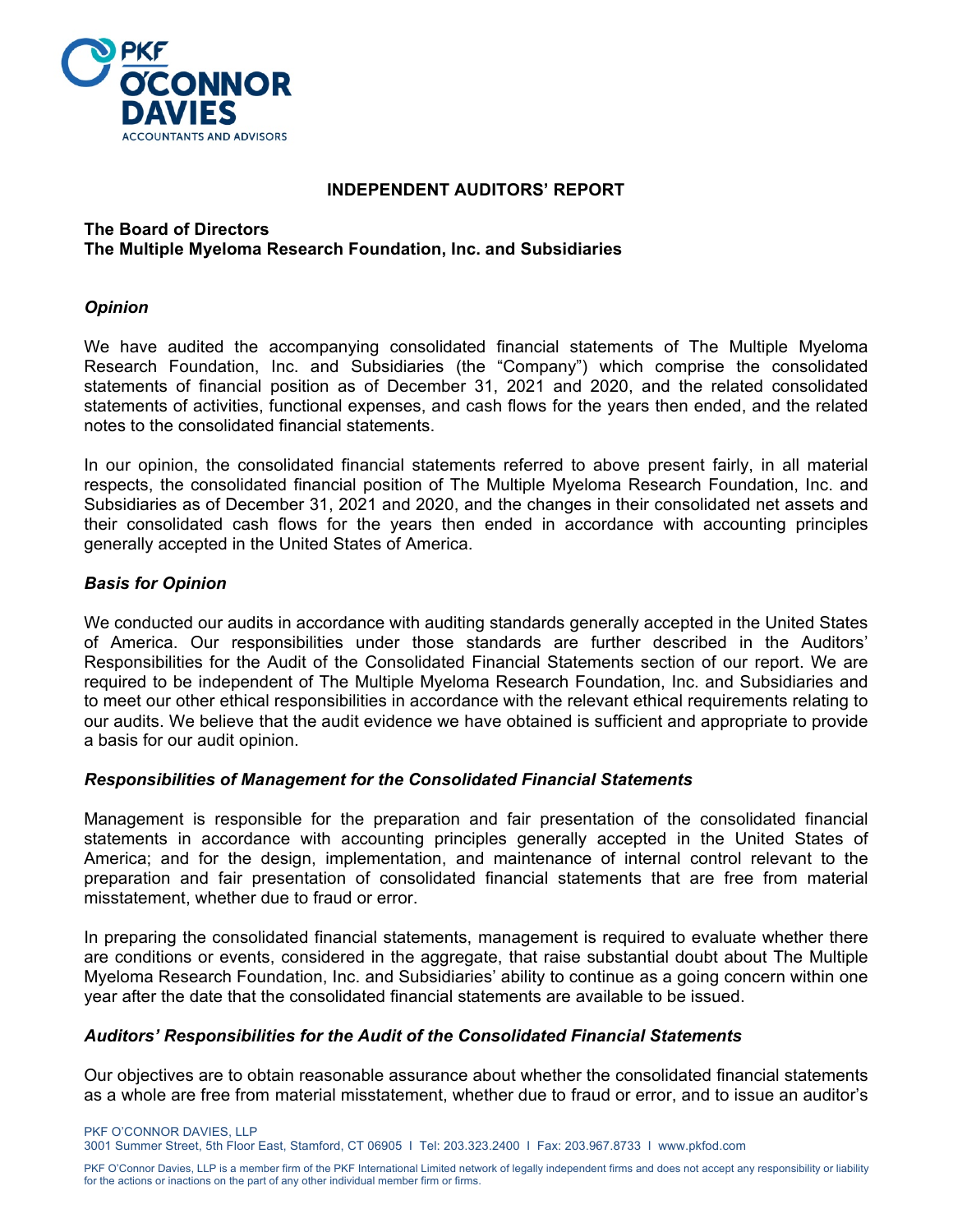#### **The Board of Directors The Multiple Myeloma Research Foundation, Inc. and Subsidiaries** Page 2

report that includes our opinion. Reasonable assurance is a high level of assurance but is not absolute assurance and therefore is not a guarantee that an audit conducted in accordance with generally accepted auditing standards will always detect a material misstatement when it exists. The risk of not detecting a material misstatement resulting from fraud is higher than for one resulting from error, as fraud may involve collusion, forgery, intentional omissions, misrepresentations, or the override of internal control. Misstatements, including omissions, are considered material if there is a substantial likelihood that, individually or in the aggregate, they would influence the judgment made by a reasonable user based on the consolidated financial statements.

In performing an audit in accordance with generally accepted auditing standards, we:

- Exercise professional judgment and maintain professional skepticism throughout the audit.
- Identify and assess the risks of material misstatement of the consolidated financial statements, whether due to fraud or error, and design and perform audit procedures responsive to those risks. Such procedures include examining, on a test basis, evidence regarding the amounts and disclosures in the consolidated financial statements.
- Obtain an understanding of internal control relevant to the audit in order to design audit procedures that are appropriate in the circumstances, but not for the purpose of expressing an opinion on the effectiveness of The Multiple Myeloma Research Foundation, Inc. and Subsidiaries' internal control. Accordingly, no such opinion is expressed.
- Evaluate the appropriateness of accounting policies used and the reasonableness of significant accounting estimates made by management, as well as evaluate the overall presentation of the consolidated financial statements.
- Conclude whether, in our judgment, there are conditions or events, considered in the aggregate, that raise substantial doubt about The Multiple Myeloma Research Foundation, Inc. and Subsidiaries' ability to continue as a going concern for a reasonable period of time.

We are required to communicate with those charged with governance regarding, among other matters, the planned scope and timing of the audit, significant audit findings, and certain internal control related matters that we identified during the audit.

PKF O'Connor Davies, LLP

May 3, 2022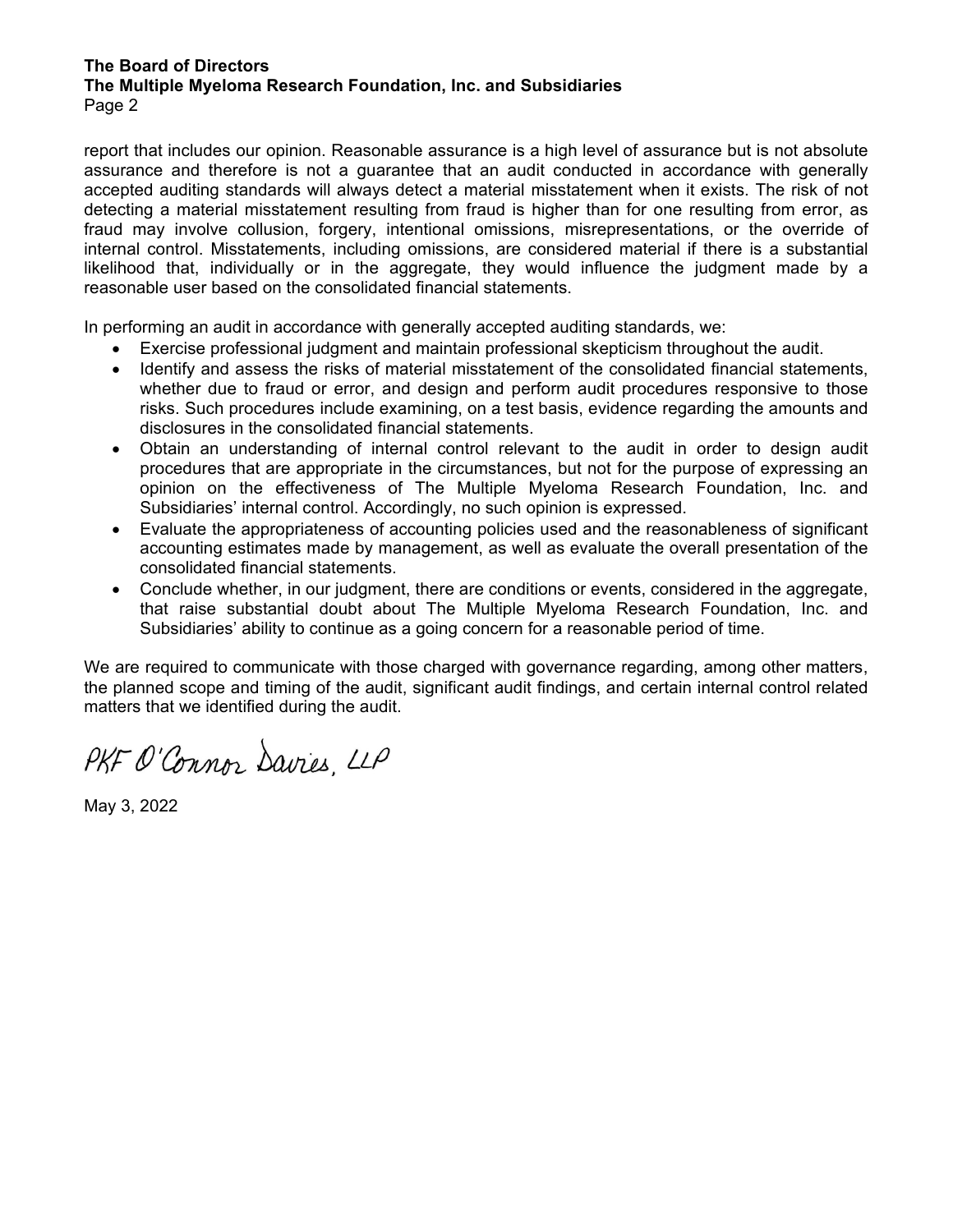Consolidated Statements of Financial Position

|                                              | December 31,    |                  |  |  |
|----------------------------------------------|-----------------|------------------|--|--|
|                                              | 2021            | 2020             |  |  |
| <b>ASSETS</b>                                |                 |                  |  |  |
| Cash and cash equivalents                    | \$28,605,868    | \$54,719,525     |  |  |
| Investments                                  | 36,388,705      |                  |  |  |
| Contributions and grants receivable, net     | 5,289,425       | 6,260,471        |  |  |
| Accounts receivable and contract assets      | 7,335,350       | 6,912,455        |  |  |
| Prepaid expenses                             | 225,493         | 403,337          |  |  |
| Programmatic investments                     | 5,648,228       | 2,595,830        |  |  |
| Other assets                                 | 91,977          | 91,977           |  |  |
| Property and equipment, net                  | 1,816,801       | 2,293,328        |  |  |
|                                              | \$85,401,847    | 73,276,923<br>\$ |  |  |
| <b>LIABILITIES AND NET ASSETS</b>            |                 |                  |  |  |
| Liabilities                                  |                 |                  |  |  |
| Accounts payable and research awards payable | \$<br>5,768,654 | \$<br>3,749,881  |  |  |
| Accrued expenses                             | 9,161,796       | 6,370,949        |  |  |
| Research grants payable                      | 587,500         | 735,000          |  |  |
| Deferred revenue                             | 12,157,093      | 8,549,840        |  |  |
| Deferred rent expense payable                | 492,004         | 604,023          |  |  |
| <b>Total Liabilities</b>                     | 28, 167, 047    | 20,009,693       |  |  |
| <b>Net Assets</b>                            |                 |                  |  |  |
| Without donor restrictions                   | 45,234,580      | 39,494,536       |  |  |
| With donor restrictions                      | 12,000,220      | 13,772,694       |  |  |
| <b>Total Net Assets</b>                      | 57,234,800      | 53,267,230       |  |  |
|                                              | \$85,401,847    | 73,276,923<br>\$ |  |  |

See notes to consolidated financial statements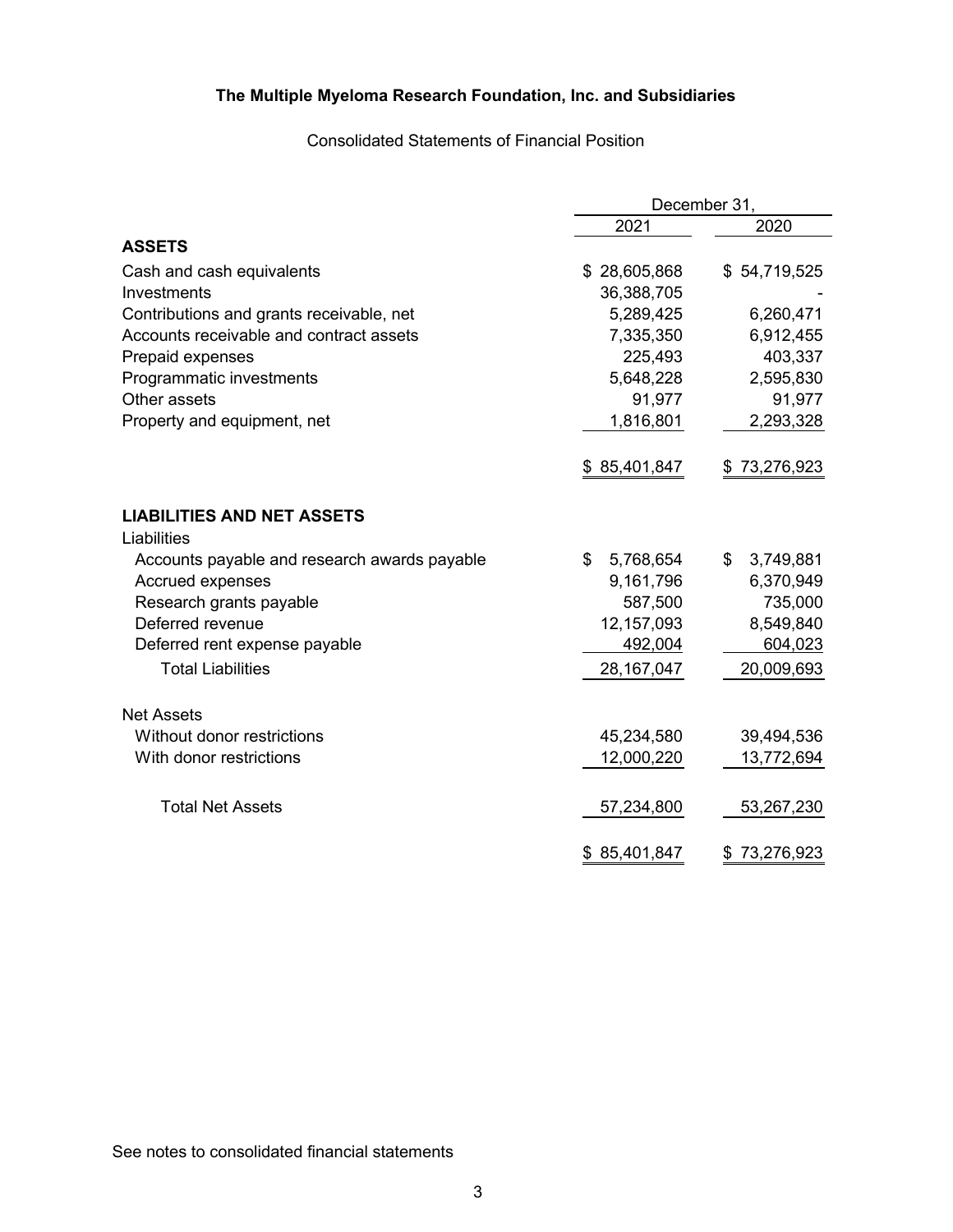#### Consolidated Statements of Activities

|                                                      | Year Ended December 31, 2021 |                 |              | Year Ended December 31, 2020 |                 |              |  |
|------------------------------------------------------|------------------------------|-----------------|--------------|------------------------------|-----------------|--------------|--|
|                                                      | Without                      | With            |              | Without                      | With            |              |  |
|                                                      | Donor                        | Donor           |              | Donor                        | Donor           |              |  |
|                                                      | Restrictions                 | Restrictions    | Total        | Restrictions                 | Restrictions    | Total        |  |
| <b>PUBLIC SUPPORT AND REVENUE</b>                    |                              |                 |              |                              |                 |              |  |
| Contributions and grants                             | \$19,493,069                 | 4,874,064<br>\$ | \$24,367,133 | \$14,242,759                 | 1,301,379<br>\$ | \$15,544,138 |  |
| Clinical trial revenue                               | 2,348,850                    |                 | 2,348,850    | 2,546,093                    |                 | 2,546,093    |  |
| Registry sponsorship                                 | 9,400,000                    |                 | 9,400,000    | 4,800,000                    |                 | 4,800,000    |  |
| In-Kind contributions                                | 726,437                      |                 | 726,437      | 574,289                      |                 | 574,289      |  |
| Royalties                                            |                              |                 |              | 758,795                      |                 | 758,795      |  |
| Allowance for doubtful contributions receivable      | (606, 582)                   |                 | (606, 582)   |                              | (256,000)       | (256,000)    |  |
| Net assets released from restriction                 | 6,646,538                    | (6,646,538)     |              | 7,860,882                    | (7,860,882)     |              |  |
|                                                      | 38,008,312                   | (1,772,474)     | 36,235,838   | 30,782,818                   | (6, 815, 503)   | 23,967,315   |  |
| <b>Special Events</b>                                |                              |                 |              |                              |                 |              |  |
| Special event support                                | 3,322,735                    |                 | 3,322,735    | 4,668,574                    |                 | 4,668,574    |  |
| Net of direct donor benefit expenses                 | (841, 169)                   |                 | (841, 169)   | (693, 123)                   |                 | (693, 123)   |  |
|                                                      | 2,481,566                    |                 | 2,481,566    | 3,975,451                    |                 | 3,975,451    |  |
|                                                      |                              |                 |              |                              |                 |              |  |
| Investment return                                    | 2,822,775                    |                 | 2,822,775    | (1,530,381)                  |                 | (1,530,381)  |  |
| <b>Total Public Support and Revenue</b>              | 43,312,653                   | (1,772,474)     | 41,540,179   | 33,227,888                   | (6,815,503)     | 26,412,385   |  |
| <b>EXPENSES</b>                                      |                              |                 |              |                              |                 |              |  |
| Program Services                                     |                              |                 |              |                              |                 |              |  |
| Research                                             | 20,750,280                   |                 | 20,750,280   | 14,716,548                   |                 | 14,716,548   |  |
| Myeloma Investment Fund                              | 1,003,485                    |                 | 1,003,485    | 1,048,869                    |                 | 1,048,869    |  |
| Education                                            | 6,224,909                    |                 | 6,224,909    | 4,534,676                    |                 | 4,534,676    |  |
| Awareness                                            | 5,195,541                    |                 | 5,195,541    | 4,129,329                    |                 | 4,129,329    |  |
| <b>Total Program Services</b>                        | 33, 174, 215                 |                 | 33, 174, 215 | 24,429,422                   |                 | 24,429,422   |  |
|                                                      |                              |                 |              |                              |                 |              |  |
| <b>Supporting Services</b><br>Management and general | 1,319,456                    |                 | 1,319,456    | 1,115,430                    |                 | 1,115,430    |  |
| Fundraising                                          | 3,038,660                    |                 | 3,038,660    | 2,882,046                    |                 | 2,882,046    |  |
| <b>Total Supporting Services</b>                     | 4,358,116                    |                 | 4,358,116    | 3,997,476                    |                 | 3,997,476    |  |
|                                                      |                              |                 |              |                              |                 |              |  |
| <b>Total Expenses</b>                                | 37,532,331                   |                 | 37,532,331   | 28,426,898                   |                 | 28,426,898   |  |
| Loss on disposal of assets                           | (40, 278)                    |                 | (40, 278)    | (448, 631)                   |                 | (448, 631)   |  |
| Change in Net Assets                                 | 5,740,044                    | (1,772,474)     | 3,967,570    | 4,352,359                    | (6,815,503)     | (2,463,144)  |  |
| <b>NET ASSETS</b>                                    |                              |                 |              |                              |                 |              |  |
| Beginning of year                                    | 39,494,536                   | 13,772,694      | 53,267,230   | 35, 142, 177                 | 20,588,197      | 55,730,374   |  |
| End of year                                          | \$45,234,580                 | \$12,000,220    | \$57,234,800 | \$39,494,536                 | \$13,772,694    | \$53,267,230 |  |

See notes to consolidated financial statements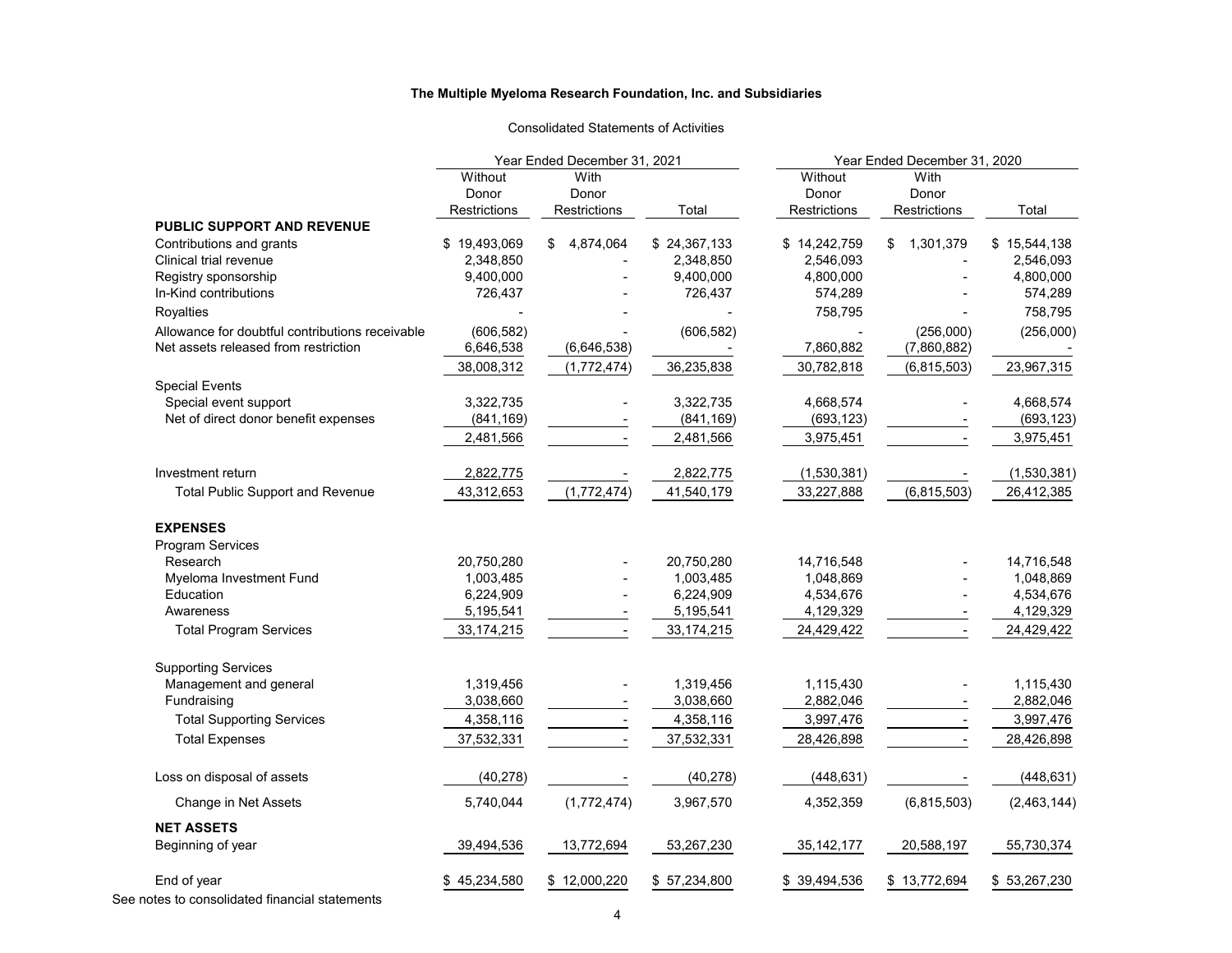#### Consolidated Statements of Functional Expenses

|                                              |                         |             |                  |                | Year Ended December 31, 2021 |                                |             |            |              |
|----------------------------------------------|-------------------------|-------------|------------------|----------------|------------------------------|--------------------------------|-------------|------------|--------------|
|                                              | <b>Program Services</b> |             |                  |                |                              |                                |             |            |              |
|                                              |                         | Myeloma     |                  |                | Total                        |                                |             | Direct     |              |
|                                              |                         | Investment  |                  |                | Program                      | Management                     |             | Donor      |              |
|                                              | Research                | Fund        | Education        | Awareness      | Services                     | and General                    | Fundraising | Benefit    | Total        |
| <b>EXPENSES</b>                              |                         |             |                  |                |                              |                                |             |            |              |
| Clinical trials and research expense         | 8,338,724               | \$          | -S               | 217<br>\$      | \$<br>8,338,941              | \$<br>$\overline{\phantom{0}}$ | \$          | S          | 8,338,941    |
| Research and site investment grants          | 6,629,658               |             |                  |                | 6,629,658                    |                                |             |            | 6,629,658    |
| Salaries and related expenses                | 3,588,897               | 810,959     | 1,621,306        | 2,083,519      | 8,104,681                    | 1,164,051                      | 2,227,963   |            | 11,496,695   |
| Summits and other event production           | 55,966                  | 351         | 2,770,120        | 137,875        | 2,964,312                    | 508                            | 76,157      | 504,126    | 3,545,103    |
| Occupancy, office, supplies, and other       | 761,153                 | 69,640      | 252,743          | 632,700        | 1,716,236                    | 97,384                         | 524,259     | 1,235      | 2,339,114    |
| Professional fees and outside services       | 762,868                 | 94,740      | 274,018          | 1,780,903      | 2,912,529                    | 40,751                         | 118,235     | 60,675     | 3,132,190    |
| Advertising, marketing, and public relations | 203,392                 | 69          | 435,667          | 516,173        | 1,155,301                    | 99                             | 1,114       | 56,843     | 1,213,357    |
| Registration fees                            | 29,253                  | 3,652       | 1,819            | 3,443          | 38,167                       | 491                            | 920         | 218,290    | 257,868      |
| Tissue banking                               | 284,017                 |             |                  |                | 284,017                      |                                |             |            | 284,017      |
| Travel                                       | 50,662                  | 2,075       | 8,830            | 13,667         | 75,234                       | 813                            | 61,141      | ۰          | 137,188      |
| Depreciation and amortization                | 45,690                  | 21,999      | 860,406          | 27,044         | 955,139                      | 15,359                         | 28,871      |            | 999,369      |
|                                              | 20,750,280              | 1,003,485   | 6,224,909        | 5,195,541      | 33, 174, 215                 | 1,319,456                      | 3,038,660   | 841,169    | 38,373,500   |
| Direct donor benefits                        |                         |             |                  |                |                              |                                |             | (841, 169) | (841, 169)   |
| <b>Total Expenses</b>                        | \$20,750,280            | \$1,003,485 | 6,224,909<br>\$. | 5,195,541<br>S | \$33,174,215                 | \$1,319,456                    | \$3,038,660 |            | \$37,532,331 |

|                                              | Year Ended December 31, 2020 |              |                         |                                |              |             |              |                          |                 |
|----------------------------------------------|------------------------------|--------------|-------------------------|--------------------------------|--------------|-------------|--------------|--------------------------|-----------------|
|                                              |                              |              | <b>Program Services</b> |                                |              |             |              |                          |                 |
|                                              |                              | Myeloma      |                         |                                | Total        |             |              | Direct                   |                 |
|                                              |                              | Investment   |                         |                                | Program      | Management  |              | Donor                    |                 |
|                                              | Research                     | Fund         | Education               | Awareness                      | Services     | and General | Fundraising  | Benefit                  | Total           |
| <b>EXPENSES</b>                              |                              |              |                         |                                |              |             |              |                          |                 |
| Clinical trials and research expense         | 8,549,177                    | \$<br>$\sim$ | \$<br>$\sim$            | \$<br>$\overline{\phantom{0}}$ | 8,549,177    | \$          | \$<br>$\sim$ | \$<br>٠                  | \$<br>8,549,177 |
| Research and site investment grants          | 1,830,765                    |              |                         |                                | 1,830,765    |             |              |                          | 1,830,765       |
| Salaries and related expenses                | 2,894,088                    | 748,405      | 1,154,154               | 1,549,949                      | 6,346,596    | 902,706     | 1,982,623    |                          | 9,231,925       |
| Summits and other event production           | 26,843                       | 646          | 2,455,523               | 299,311                        | 2,782,323    | 783         | 100,150      | 484,769                  | 3,368,025       |
| Occupancy, office, supplies, and other       | 617,360                      | 78,780       | 391,111                 | 457,350                        | 1,544,601    | 155,876     | 591,307      | $\overline{\phantom{a}}$ | 2,291,784       |
| Professional fees and outside services       | 336,250                      | 190,316      | 176,391                 | 827,431                        | 1,530,388    | 40,237      | 122,809      | 768                      | 1,694,202       |
| Advertising, marketing, and public relations | 786                          | 92           | 116,128                 | 959,465                        | 1,076,471    | 111         | 22,931       | 3,000                    | 1,102,513       |
| <b>Registration fees</b>                     | 25,174                       | 1,838        | 428                     | 2,788                          | 30,228       | 335         | 388          | 204,586                  | 235,537         |
| Tissue banking                               | 208,573                      |              |                         |                                | 208,573      |             |              | ۰                        | 208,573         |
| Travel                                       | 22,915                       | 6,092        | 1,303                   | 9,551                          | 39,861       | 498         | 24,557       | ۰                        | 64,916          |
| Depreciation and amortization                | 204,617                      | 22,700       | 239,638                 | 23,484                         | 490,439      | 14,884      | 37,281       |                          | 542,604         |
|                                              | 14,716,548                   | 1,048,869    | 4,534,676               | 4,129,329                      | 24,429,422   | 1,115,430   | 2,882,046    | 693,123                  | 29,120,021      |
| Direct donor benefits                        |                              |              |                         |                                |              |             |              | (693, 123)               | (693,123)       |
| <b>Total Expenses</b>                        | \$14,716,548                 | \$1,048,869  | \$4,534,676             | 4,129,329<br>\$.               | \$24,429,422 | \$1,115,430 | \$2,882,046  |                          | \$28,426,898    |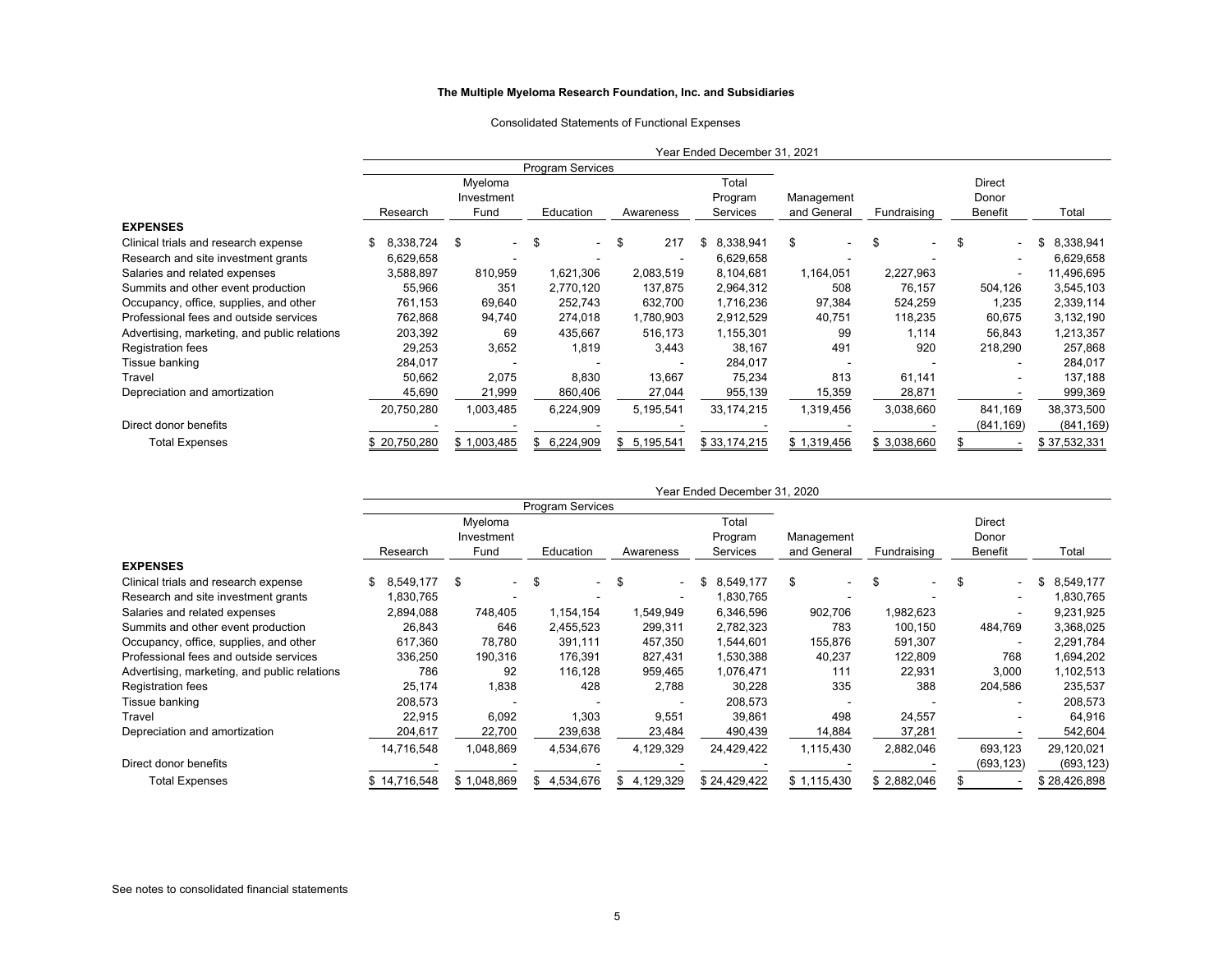# Consolidated Statements of Cash Flows

|                                                 | Year Ended December 31, |                 |    |             |
|-------------------------------------------------|-------------------------|-----------------|----|-------------|
|                                                 |                         | 2021            |    | 2020        |
| <b>CASH FLOWS FROM OPERATING ACTIVITIES</b>     |                         |                 |    |             |
| Change in net assets                            | \$                      | 3,967,570       | \$ | (2,463,144) |
| Adjustments to reconcile change in net assets   |                         |                 |    |             |
| to net cash from operating activities           |                         |                 |    |             |
| Loss on disposal of property and equipment      |                         | 40,278          |    | 830,597     |
| Loss on investments                             |                         | 473,894         |    | 1,928,570   |
| (Gain) on programmatic investments              |                         | (2,789,711)     |    |             |
| Depreciation and amortization                   |                         | 999,369         |    | 542,604     |
| Allowance for doubtful contributions receivable |                         | 606,582         |    | 256,000     |
| Accrued interest on programmatic investments    |                         | (86, 520)       |    | (70, 712)   |
| Changes in operating assets and liabilities     |                         |                 |    |             |
| Contributions receivable, net                   |                         | 364,464         |    | 8,152,365   |
| Accounts receivable and contract assets         |                         | (422, 895)      |    | 486,998     |
| Prepaid expenses                                |                         | 177,844         |    | 501,770     |
| Accounts payable and research awards payable    |                         | 2,018,773       |    | (8,227,224) |
| <b>Accrued expenses</b>                         |                         | 2,790,847       |    | 2,537,786   |
| Research grants payable                         |                         | (147, 500)      |    | (217,000)   |
| Deferred revenue                                |                         | 3,607,253       |    | 2,581,497   |
| Deferred rent expense payable                   |                         | (112, 019)      |    | (89, 347)   |
| Net Cash from Operating Activities              |                         | 11,488,229      |    | 6,750,760   |
| <b>CASH FLOWS FROM INVESTING ACTIVITIES</b>     |                         |                 |    |             |
| Purchase of property and equipment              |                         | (563, 120)      |    | (2,024,510) |
| Purchases of programmatic investments           |                         | (4, 157, 686)   |    | (1,907,693) |
| Proceeds from sales programmatic investments    |                         | 3,981,519       |    |             |
| Proceeds from sale of investments               |                         | 94,169,465      |    | 41,219,718  |
| Purchase of investments                         |                         | (131, 032, 064) |    | (261, 870)  |
| Net Cash from Investing Activities              |                         | (37,601,886)    |    | 37,025,645  |
| Net Change in Cash and Cash Equivalents         |                         | (26, 113, 657)  |    | 43,776,405  |
| <b>CASH AND CASH EQUIVALENTS</b>                |                         |                 |    |             |
| Beginning of year                               |                         | 54,719,525      |    | 10,943,120  |
| End of year                                     | \$                      | 28,605,868      | \$ | 54,719,525  |

See notes to consolidated financial statements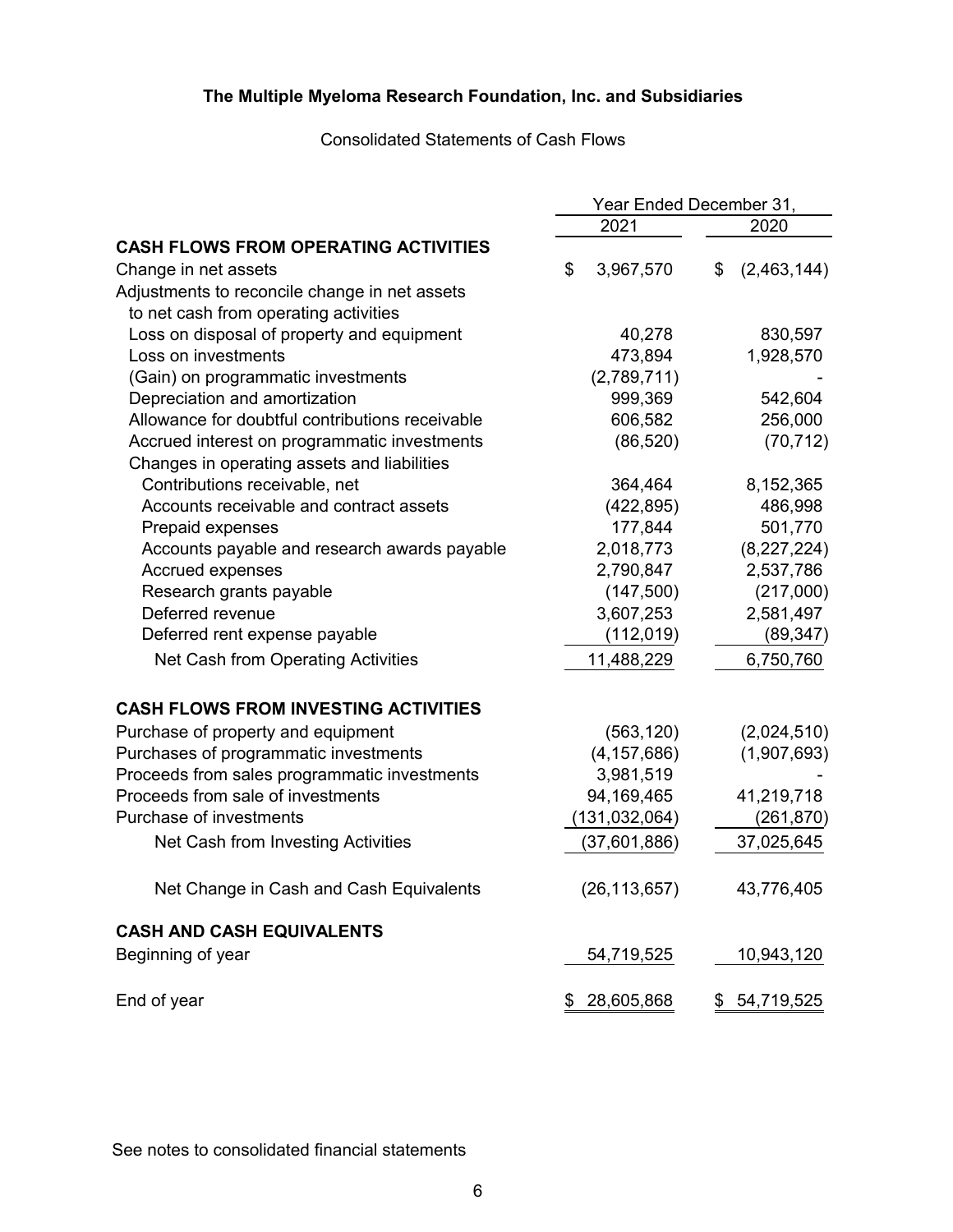# **1. Organization**

The Multiple Myeloma Research Foundation, Inc. and its wholly owned subsidiaries, The Multiple Myeloma Research Consortium, LLC ("MMRC") and Myeloma Investment Fund, LLC ("MIF"), collectively referred to as "the MMRF," advances research to accelerate a cure for multiple myeloma – the second most common blood cancer. The MMRF, with its end-toend precision medicine model, collaborates with its partners to accelerate basic and translational research, and move the best ideas rapidly into clinical trials. The MMRF also engages with patients and their friends and families to educate and empower them to optimize their outcomes. The MMRF was incorporated on January 13, 1998.

As a patient-founded organization, the MMRF stands together with those who are battling multiple myeloma - patients, families, physicians, researchers, and investors. At the same time, the MMRF stands apart with its innovative approach. The MMRF generates, interprets, and activates the largest collection of high quality data and places it in the public domain. The MMRF orchestrates the people, programs, and technologies necessary to speed the discovery of a cure.

The proven network of the MMRF engages the best new science and technology to accelerate development of treatments for patients as quickly as possible. The unique model removes barriers for cancer breakthroughs with its end-to-end solution in cancer research. It is based on three pillars: accelerating the development of new treatments, driving precision medicine, and empowering patients and the entire community.

During 2021, the MMRF continued enrolling patients into the MMRF CureCloud®, a directto-patient research study that aims to democratize access to genomic sequencing and data advance precision medicine approaches for every patient. The aggregated CureCloud data aims to drive new discoveries for researchers that will guide the development of new treatments and care pathways to improve outcomes for all patients.

MIF, a wholly-owned single member limited liability company, is the first and only missiondriven, self-sustaining, scalable venture philanthropy fund focused solely on multiple myeloma. The aim is to create major scientific breakthroughs by directing capital where financial support could have an immediate and meaningful impact on patients' lives. Of particular interest are companies, clinical assets, and technologies that have profound potential to bring life extending treatments and cures to more patients more rapidly. As a venture philanthropy fund, neither management nor donors to the MIF receive distributions. All profits are reinvested into the MIF, allowing for continual investment in emerging science.

The MMRF anticipates making significant future investments to continue building the end-toend precision model and immuno-oncology as the precision patient care model, sustain research through venture philanthropy and harness data to identify new targets and care pathways.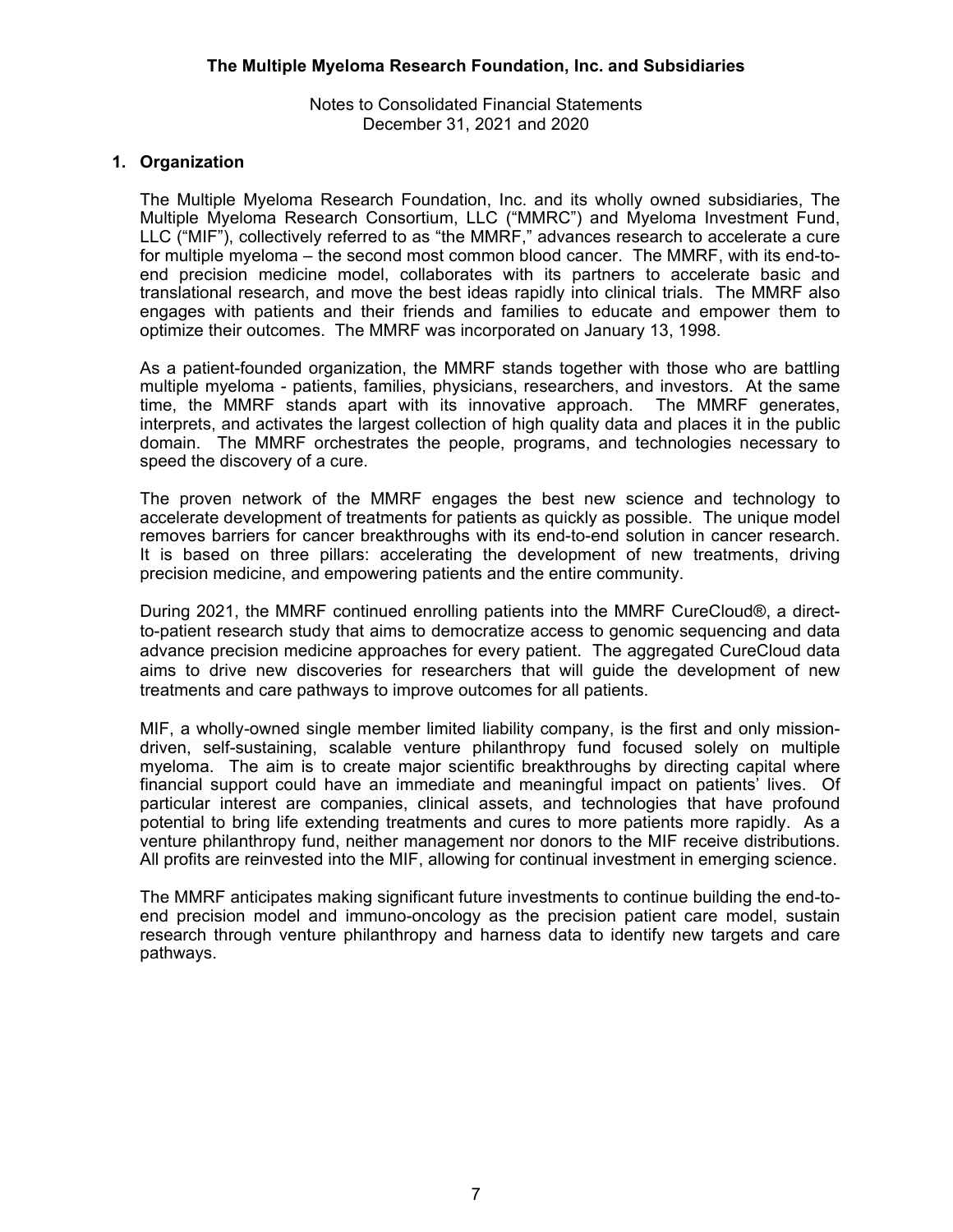# **1. Organization** *(continued)*

In 2021, the MMRF continued to build out the MMRF Immune Atlas initiative ("the Atlas"), an immune profiling and analytics platform using data and samples from the CoMMpass Study to generate data on the role of patient immunity in myeloma disease biology and response to therapy, and to support and speed efforts to make immunotherapy more precise to leverage immunotherapy for the treatment of multiple myeloma. The Atlas will describe the immune landscape in myeloma and how it changes throughout the course of the disease and treatment. This effort is a critical first step to establish guidelines and alignment on how immune data is produced, prioritized, aggregated, and shared. At scale, it has the potential to identify new immunologic factors predictive of patient response or relapse to therapy, to identify new immune targets for drug development and, eventually, enable clinicians to customize treatments and therapies based on an individual's immune system.

The MMRC is a network of 21 leading cancer centers and addresses three critical areas of unmet need: high-risk smoldering myeloma, high-risk upfront treatment for symptomatic multiple myeloma, and relapsed/refractory treatment after anti-CD38 and BCMA-directed therapies. The MMRC has opened nearly 100 phase 1 and 2 trials to date. The first highrisk smoldering trial and at least three trials in relapsed/refractory are planned to open in 2022. The high-risk upfront project is in planning through 2022 with projected launch in 2023.

The MMRF and its subsidiaries are exempt from federal income taxes under Section 501(c)(3) of the Internal Revenue Code. MMRC and MIF are disregarded entities for tax purposes.

# **2. Summary of Significant Accounting Policies**

# *Principles of Consolidation*

The accompanying consolidated financial statements include the accounts of the MMRF. All material inter-organizational balances and transactions have been eliminated in consolidation.

# *Basis of Presentation and Use of Estimates*

The accompanying consolidated financial statements have been prepared in accordance with accounting principles generally accepted in the United States of America ("U.S. GAAP"), which requires management to make estimates and assumptions that affect the reported amounts of assets and liabilities and disclosure of contingent assets and liabilities at the date of the consolidated financial statements and the reported amounts of revenues and expenses during the reporting period. Accordingly, actual results could differ from those estimates.

# *Cash and Cash Equivalents*

The MMRF considers all highly liquid debt instruments with a maturity of three months or less at the time of purchase to be cash equivalents.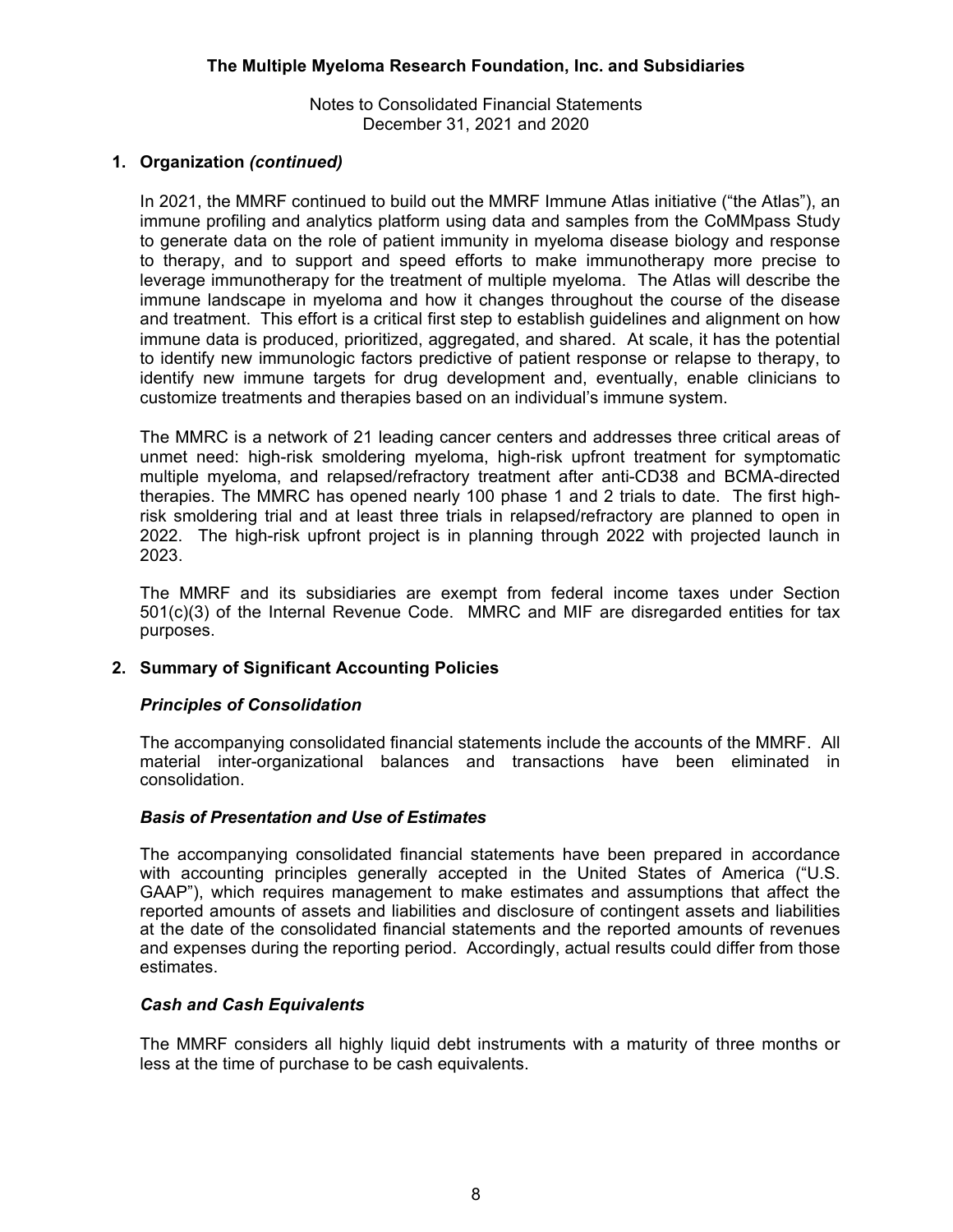# **2. Summary of Significant Accounting Policies** *(continued)*

## *Investments*

Investments are reported at their fair value in the consolidated statements of financial position. Unrealized gains and losses are included in the change in net assets.

The MMRF is invested in a diversified portfolio of investment grade corporate bonds and commercial paper ranging in maturities of 3 months to 3 years. The goal of the investments is to preserve capital, ensure liquidity and achieve a modest return.

# *Contributions and Grants Receivable*

Contributions and grants receivable that are expected to be collected within one year are recorded at net realizable value. Contributions and grants receivables expected to be collected in future years are initially recorded at fair value using present value techniques incorporating risk-adjusted discount rates designed to reflect the assumptions market participants would use in pricing the asset. In subsequent years, amortization of the discounts is included in contribution and grant revenue in the consolidated statements of activities. The allowance for uncollectable promises to give is determined based on historical experience, an assessment of economic conditions, and a review of subsequent collections. Promises to give are written off when deemed uncollectable.

## *Contracts with Customers*

The MMRF has multiple revenue streams that are accounted for as exchange transactions including registry sponsorship, clinical trial revenue, and special events.

# *Registry Sponsorship*

Registry sponsorship involves several pharmaceutical companies paying for advanced access to data compiled by the MMRF through CoMMpass and Curecloud programs. The membership entitles the pharmaceutical companies to access data collected from multiple myeloma patients by the MMRF twice during a year. The MMRF recognizes revenue proportionally during the two access periods available to the pharmaceutical companies. Fees are collected before all obligations are satisfied. As of December 31, 2021 and 2020, there was \$9,300,000 and \$6,400,000 recorded in deferred revenue for future data releases.

#### *Clinical Trial Revenue*

The MMRF contracts with several pharmaceutical companies to coordinate various clinical trials of drug treatments for multiple myeloma. The MMRF and its wholly-owned subsidiary MMRC, have entered into contracts with study sites to perform clinical research. The pharmaceutical companies contract with the MMRF to organize the drug trial among its various network of study sites. MMRF is responsible for entering into contracts to perform the drug trials in accordance with the specifications as determined by the pharmaceutical companies, ensuring the study sites perform the drug trials, collecting data produced by clinical trials, providing certain administrative support to the study sites, compelling the study sites to produce a final report, and paying study sites. The clinical trials typically span over multiple years. The length of time a clinical trial runs is dependent upon identifying subjects who meet the specific criteria to be eligible to participate in the trial. Therefore, the number of enrolled subjects is the input used to measure the delivery of services to the customer.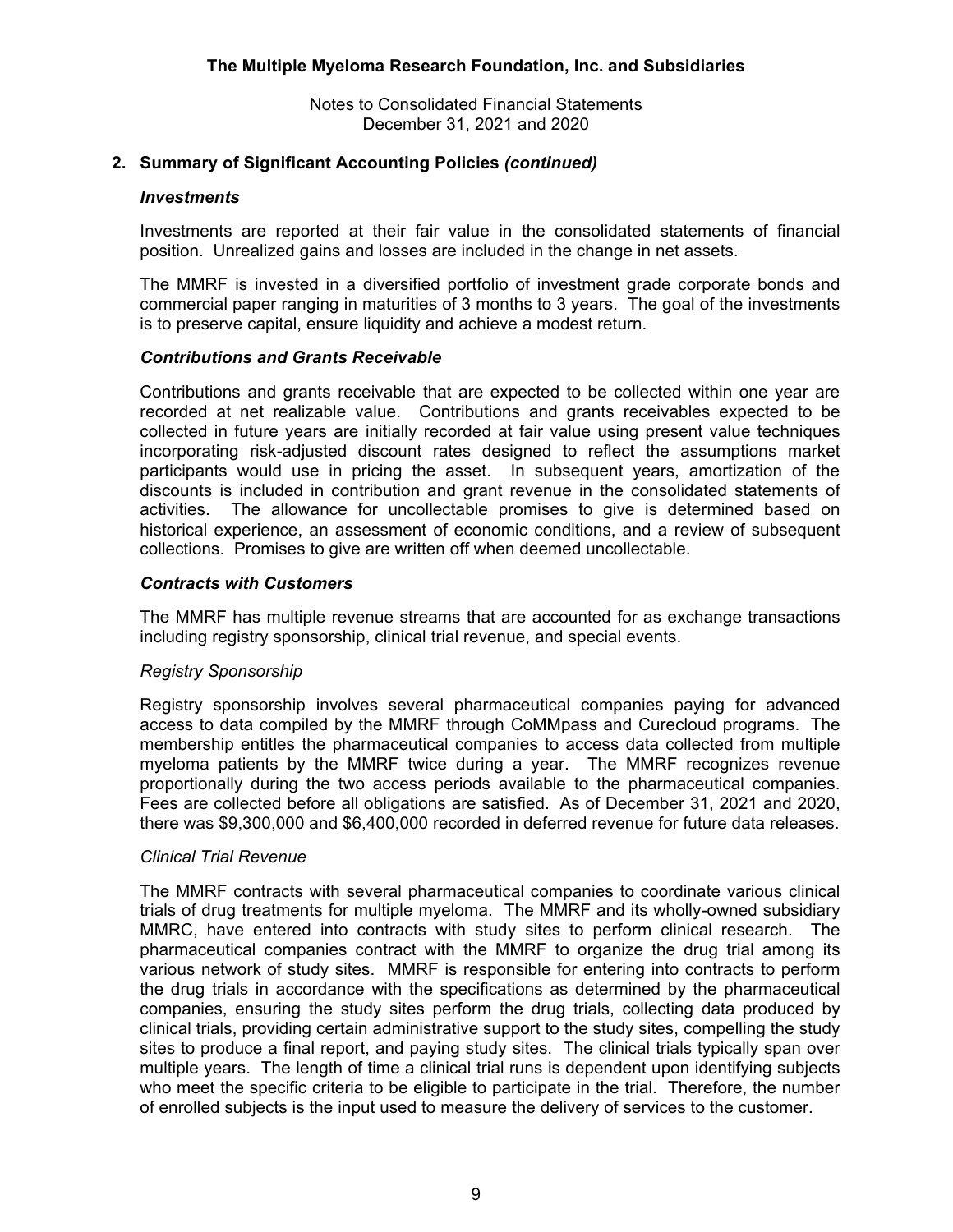# **2. Summary of Significant Accounting Policies** *(continued)*

#### *Contracts with Customers (continued)*

Receivables from clinical trial revenue and PMIC membership are stated at the amount management expects to collect from outstanding balances. Management provides for probable uncollectible amounts through a provision for bad debt expense and an adjustment to a valuation allowance based on its assessment of the current status of individual accounts. Balances that remain outstanding after management has used reasonable collection efforts are written off through a charge to the valuation allowance and a reduction in accounts receivable. Based on the MMRF's strong collection experience, the MMRF has concluded that all revenue recognized is probable of collection. As of December 31, 2021 and 2020, no allowance for clinical trial revenue receivables has been deemed necessary.

#### *Special Events*

The MMRF conducts numerous special events to raise money. These events include the MMRF branded 5K races, selling entries into endurance events, and more. Fees for these events include both an exchange transaction component and contribution component. To the extent fees are collected prior to the event and are refundable to participants, they are reported as deferred revenue. The fees are recognized as revenue at a point in time, typically, when the event occurs.

Deferred revenue (contract liabilities) consists of amounts related to clinical trials, registry sponsorship, special events, and patient education.

The following is an analysis of contract assets, contract liabilities, and accounts receivable as of December 31:

|                                                  |    | 2021       |    | 2020      |    | 2019      |
|--------------------------------------------------|----|------------|----|-----------|----|-----------|
| Accounts receivable                              | S  | 6,076,209  | S  | 5,197,932 | \$ | 4,010,399 |
| Contract assets                                  |    | 1,259,141  |    | 1,714,523 |    | 3,389,054 |
| Total accounts receivable and<br>contract assets | \$ | 7,335,350  | \$ | 6,912,455 | S  | 7,399,453 |
| Deferred revenue (contract liabilities)          |    |            |    |           |    |           |
| Clinical trials                                  | \$ | 933,936    | \$ | 1,048,440 | \$ | 619,608   |
| Registry sponsorship                             |    | 9,300,000  |    | 6,400,000 |    | 4,800,000 |
| Special events                                   |    | 325,000    |    |           |    | 153,735   |
| Patient education                                |    | 1,598,157  |    | 1,101,400 |    | 395,000   |
| Total deferred revenue                           |    |            |    |           |    |           |
| (contract liabilities)                           |    | 12,157,093 |    | 8,549,840 |    | 5,968,343 |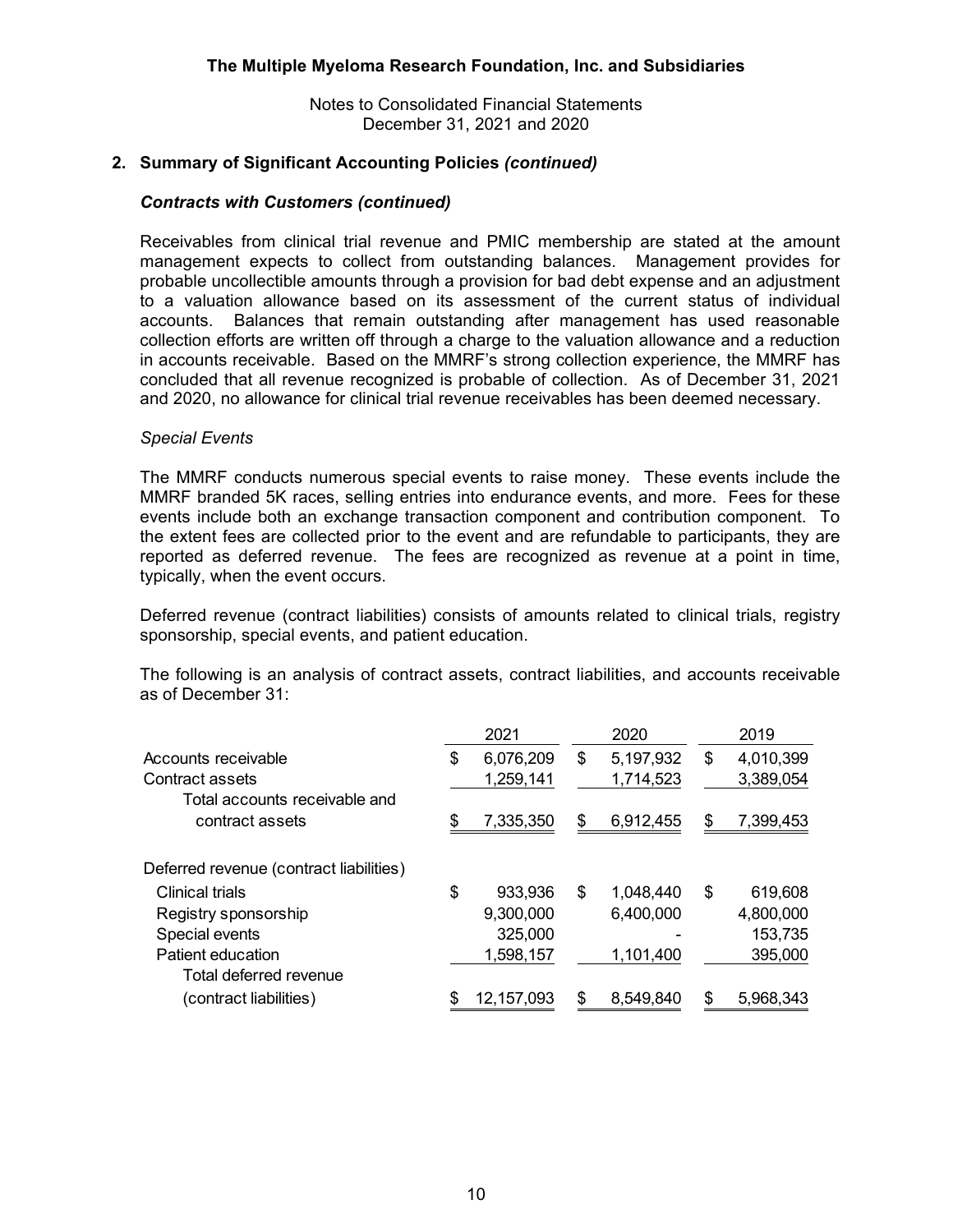# **2. Summary of Significant Accounting Policies** *(continued)*

# *Contracts with Customers (continued)*

## *Revenue Recognition Practical Expedients*

Customer payment terms are typically less than one year and as such, the MMRF has applied the practical expedient to exclude consideration of significant financing components from the determination of the transaction price. If taxes are collected from customers and remitted to governmental authorities, they are excluded from net sales. Costs to obtain a contract are generally immaterial, but the MMRF has elected the practical expedient to expense these costs as incurred if the amortization period of the capitalized cost would be one year or less. As permitted by the guidance, the MMRF has applied a portfolio approach to evaluating the customer's ability to pay, rather than evaluating each customer's ability to pay separately.

## *Fair Value of Measurements*

The MMRF follows U.S. GAAP guidance on Fair Value Measurements which defines fair value and establishes a fair value hierarchy organized into three levels based upon the input assumptions used in pricing assets. Level 1 inputs have the highest reliability and are related to assets with unadjusted quoted prices in active markets. Level 2 inputs relate to assets with other than quoted prices in active markets which may include quoted prices for similar assets or liabilities or other inputs which can be corroborated by observable market data. Level 3 inputs are unobservable inputs and are used to the extent that observable inputs do not exist.

# *Property, Equipment and Depreciation*

Property and equipment are recorded at cost, or if received by donation, at estimated fair value at the time such items are received. The cost of property and equipment purchased in excess of \$1,000 is capitalized. Depreciation is provided using the straight-line method over estimated useful lives of 3 to 8 years. Expenditures for maintenance and repairs are expensed as incurred. Expenditures that improve or extend the estimated useful lives are capitalized. Leasehold improvements are amortized over the lesser of the estimated useful life of the asset or the term of the lease inclusive of expected renewals.

#### *Programmatic Investments*

The MMRF has elected to measure all nonmarketable equity securities in programmatic investments using the measurement alternative in ASU 2016-01 (i.e., cost plus or minus changes resulting from observable prices in orderly transactions for the identical or a similar investment of the same issuer), as amended by ASU 2018-03, on a prospective basis. The carrying value of the equity security is adjusted on the date of an observed transaction. Fair value may differ from the observed transaction price due to a number of factors, including marketability adjustments and differences in rights and obligations when the observed transaction is not for the identical investment held. Debt securities in programmatic investments are carried at cost plus accrued and unpaid interest.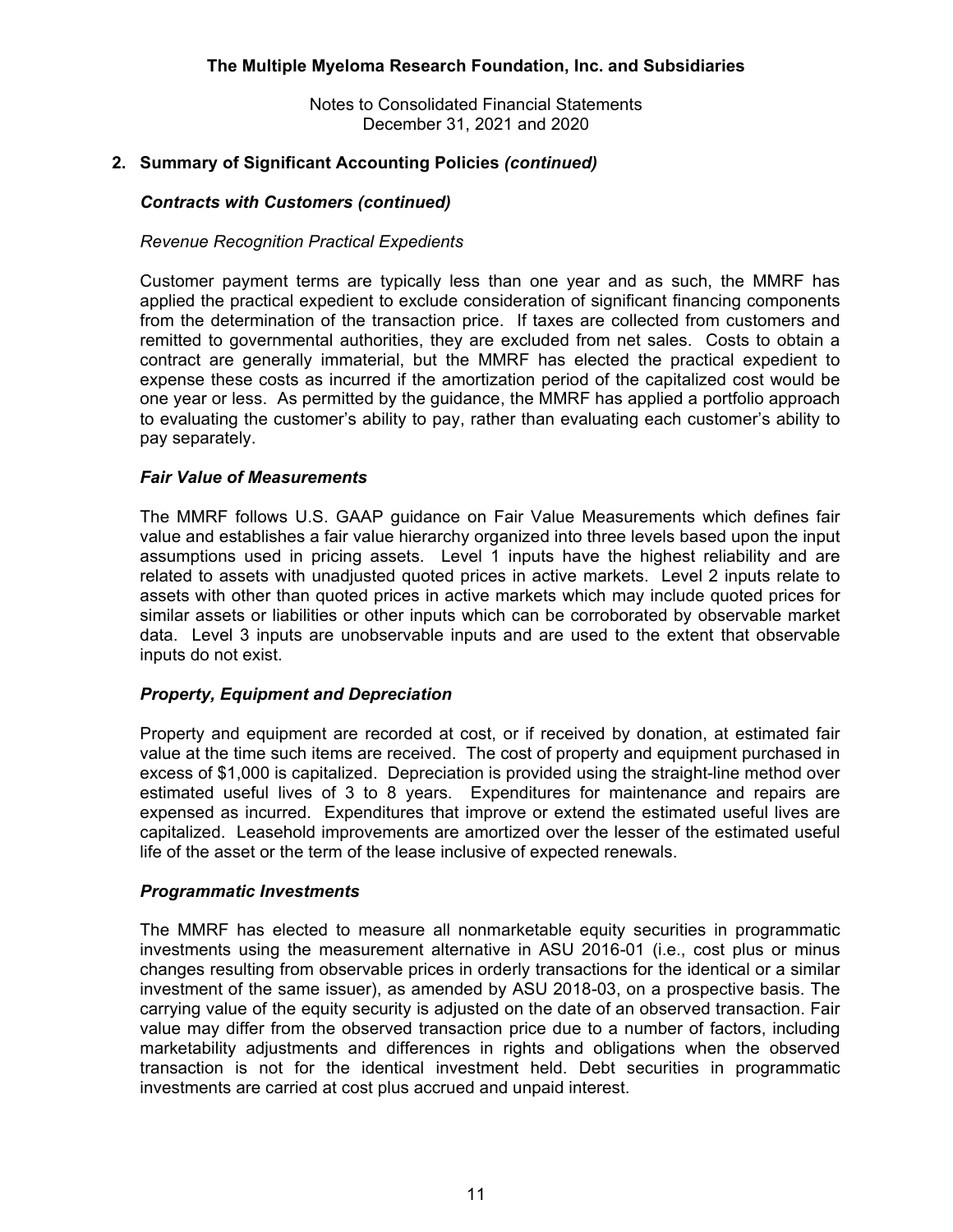# **2. Summary of Significant Accounting Policies** *(continued)*

# *Programmatic Investments (continued)*

Nonmarketable equity securities under the measurement alternative are also assessed for impairment. Impairment indicators that are considered include, but are not limited to, (a) a significant deterioration in the earnings performance, credit rating, asset quality or business prospects of the investee, (b) a significant adverse change in the regulatory, economic or technological environment of the investee, (c) a significant adverse change in the general market condition of either the geographical area or the industry in which the investee operates (d) a bona fide offer to purchase, an offer by the investee to sell or a completed auction process for the same or similar investment for an amount less than the carrying amount of that investment, and (d) factors that raise significant concerns about the investee's ability to continue as a going concern, such as negative cash flows from operations, working capital deficiencies or noncompliance with statutory capital requirements or debt covenants. When the qualitative assessment indicates that impairment exists, the investment is written down, with impairment recognized in earnings.

# *Deferred Rent and Rent Expense*

Lease agreements require increases in the minimum base rent over time and also contain free rent periods and lease incentive payments. Rent expense under these lease agreements is recognized on the straight-line basis over the term of these related leases. The difference between rent expense recognized on the straight-line basis and cash paid is accounted for as deferred rent and included in accrued expenses on the accompanying consolidated statements of financial position.

# *Net Assets*

Net assets, revenues, gains, and losses are classified based on the existence or absence of donor or grantor-imposed restrictions. Accordingly, net assets and changes therein are classified and reported as follows:

*Net Assets without Donor Restrictions* – Net assets available for use in general operations and not subject to donor or certain grantor restrictions.

*Net Assets with Donor Restrictions* – Net assets subject to donor-imposed or certain grantor-imposed restrictions. Some donor-imposed restrictions are temporary in nature, such as those that will be met by the passage of time or other events specified by the donor. Contributions restricted by donors are reported as an increase in net assets without donor restrictions if the restrictions expire (that is, when a stipulated time restriction ends or purpose restriction is accomplished) in the reporting period in which the revenue is recognized. All other donor-restricted contributions are reported as increase in net assets with donor restrictions, depending on the nature of the restrictions. When a restriction expires, net assets with donor restrictions are reclassified to net assets without donor restrictions and reported in the consolidated statements of activities as net assets released from restrictions.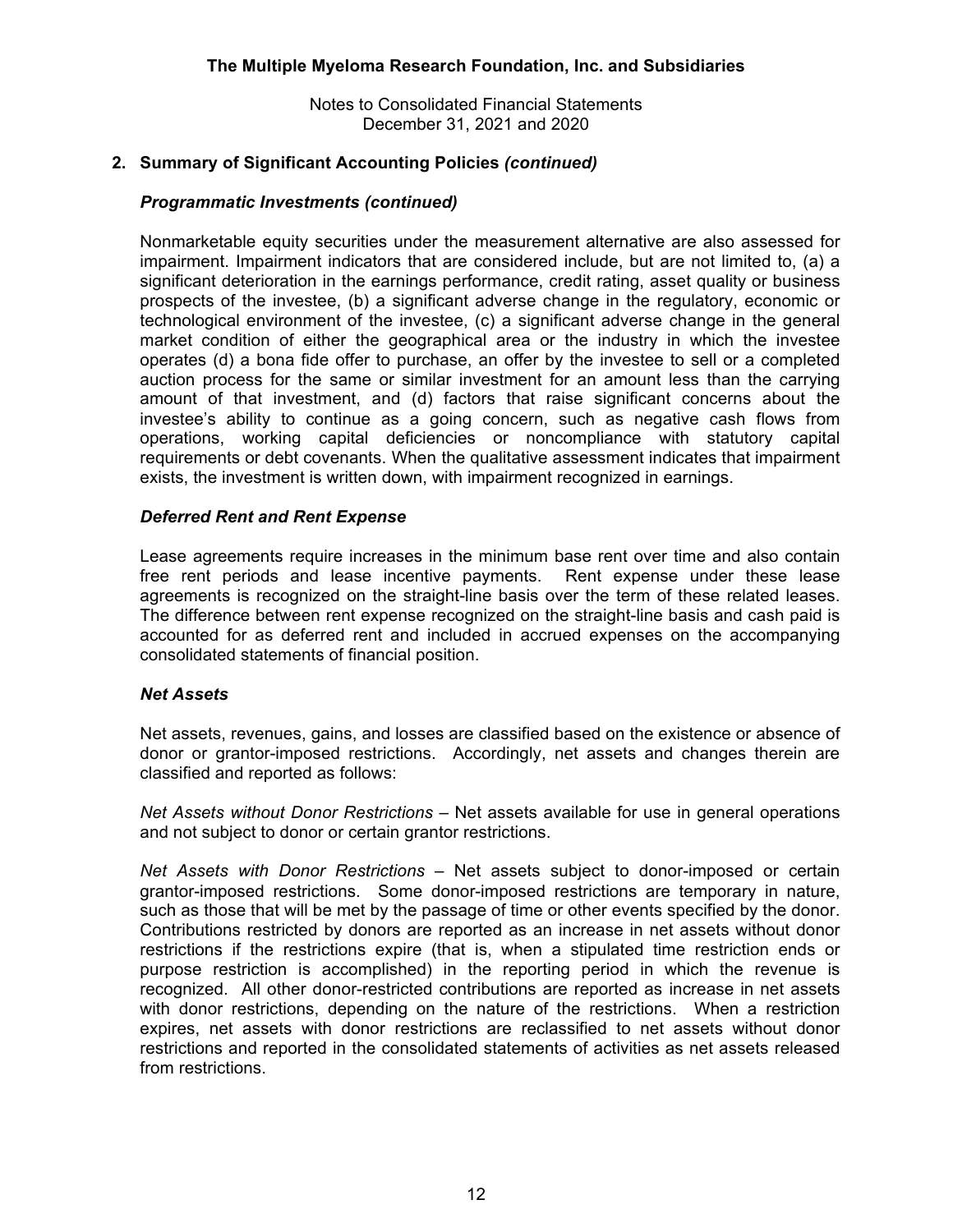# **2. Summary of Significant Accounting Policies** *(continued)*

## *Contributions and Grants*

The MMRF recognizes contributions and grants when cash, securities or other assets; an unconditional promise to give; or a notification of a beneficial interest is received. Conditional promises to give – that is, those with a measurable performance or other barrier and a right of return – are not recognized until the conditions on which they depend have been met. Contribution or grant revenue conditioned upon certain performance requirements and/or the incurrence of allowable qualifying expenses are recognized when those requirements are met.

Under the provisions of the Coronavirus Aid, Relief, and Economic Security Act (the "CARES Act ") signed into law on March 27, 2020 and the subsequent extension of the CARES Act, the MMRF was eligible for a refundable employee retention credit subject to certain criteria. The MMRF recognized approximately \$1.5 million employee retention credit during 2021. The MMRF has filed for refunds of the employee retention credits and subsequent to December 31, 2021 and as of the date of this report has not received a refund and cannot reasonably estimate when it will receive any or all of the refunds.

## *Contributed Services*

For the years ended December 31, 2021 and 2020, donated services totaled approximately \$726,000 and \$574,000, respectively. Approximately \$9,050 and \$87,500 was recognized as special event support for 2021 and 2020. Such services are included in the consolidated financial statements as in-kind donations along with the corresponding expenses. Donated services consisted of legal, consulting, printing, and promotional services. In addition, a number of volunteers have contributed their time to the MMRF, none of which meet the requirements for consolidated financial statement recognition.

#### *Royalties*

In exchange for various grant research awards the MMRF awarded, an unaffiliated company gave MMRF a royalty interest in any future sales or licensing of various products or patents developed from the related research. The royalty income is recognized as the payments are determined and they are received or receivable.

Royalties received were \$0 and \$758,795 for the years ended December 31, 2021 and 2020. Cumulative payments received by the MMRF for the year ended December 31, 2021 totaled approximately \$4,525,000. Royalties received under this agreement are capped at \$6,000,000.

#### *Advertising*

The MMRF uses advertising to promote its programs among the audiences it serves. Advertising costs are expensed as incurred.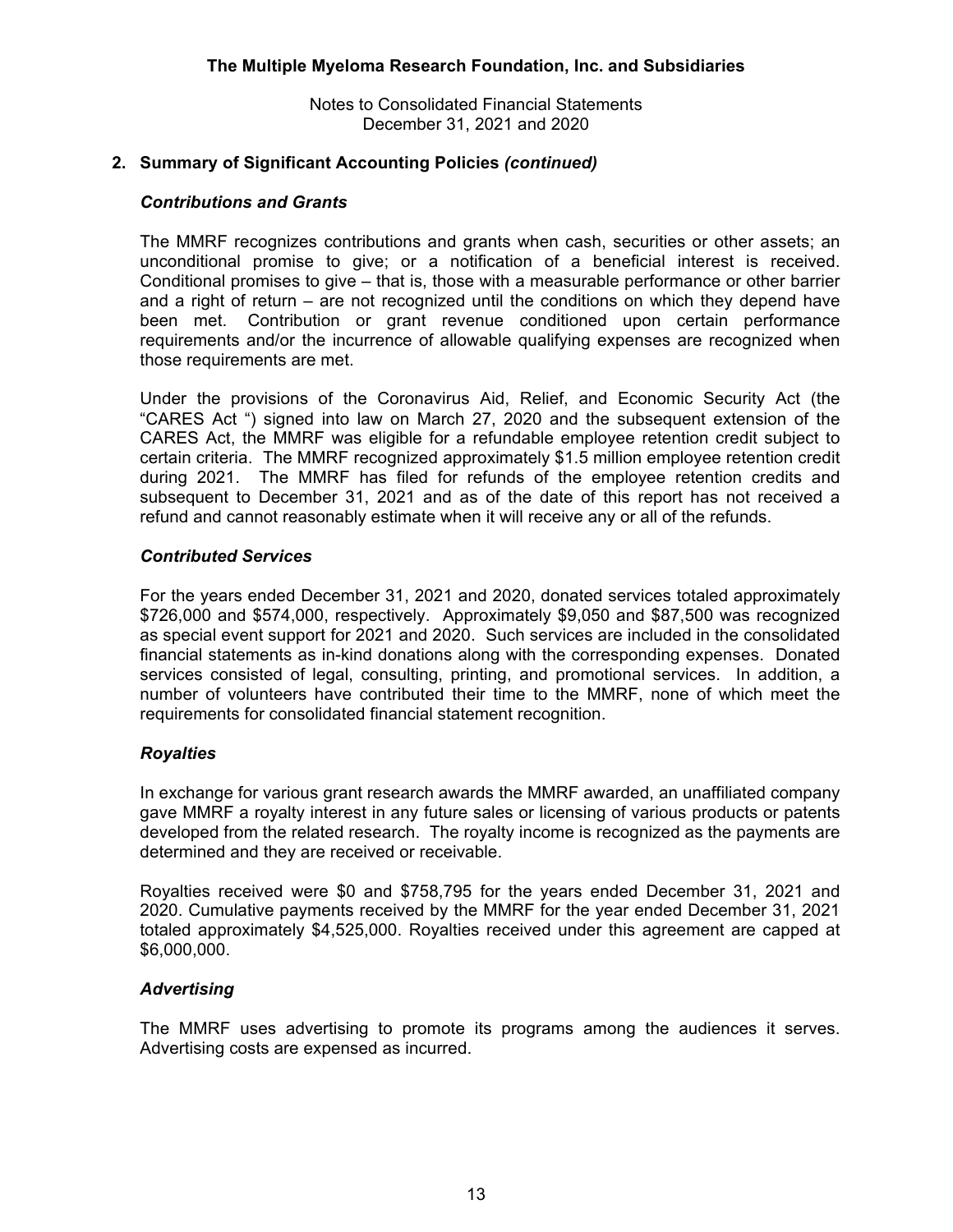# **2. Summary of Significant Accounting Policies** *(continued)*

## *Joint Costs*

During 2021 and 2020, the MMRF incurred joint costs of \$193,984 and \$187,961, for joint costs activities that included fundraising appeals, including various contacts and communications with multiple myeloma patients, doctors and caregivers in the form of meetings, informational emails, website, and mailing educational materials. For 2021 and 2020, the MMRF allocated \$98,594 and \$93,494 to fundraising expense and \$95,390 and \$94,467 to program expense.

## *Functional Expenses*

The consolidated financial statements report certain categories of expenses that are attributed to more than one program or supporting function. Therefore, expenses require allocation on a reasonable basis that is consistently applied. The expenses that are allocated include salaries and related expenses, professional fees, occupancy, information technology, travel, office expenses, depreciation and amortization, newsletter, insurance, temporary help, telephone, and miscellaneous which are allocated on the basis of estimated employee time spent on each functional area.

## *Accounting for Uncertainty in Income Taxes*

The MMRF recognizes the effect of income tax positions only if those positions are more likely than not to be sustained. Management has determined that the MMRF had no uncertain tax positions that would require consolidated financial statement recognition or disclosure.

#### *Subsequent Events Evaluation by Management*

Management has evaluated subsequent events for disclosure and/or recognition in the consolidated financial statements through the date that the consolidated financial statements were available to be issued, which date is May 3, 2022.

#### *Reclassifications*

Certain prior year amounts in the consolidated statements of functional expenses, accrued expenses, and research awards payable have been reclassified for consistency with the current year presentation. These reclassifications had no effect on ending net assets or the change in net assets for the year-ended December 31, 2020. This change in classification does not affect previously reported cash flows from operating activities in the consolidated statements of cash flows for the year-ended December 31, 2020.

## **3. Liquidity and Availability**

The following reflects MMRF's available financial assets, reduced by amounts not available for general use within one year. Amounts not available for use within one year include financial assets received with donor restrictions that are designated for a specific purpose, timeline or contractual obligation, and have been earmarked as resources available for future years.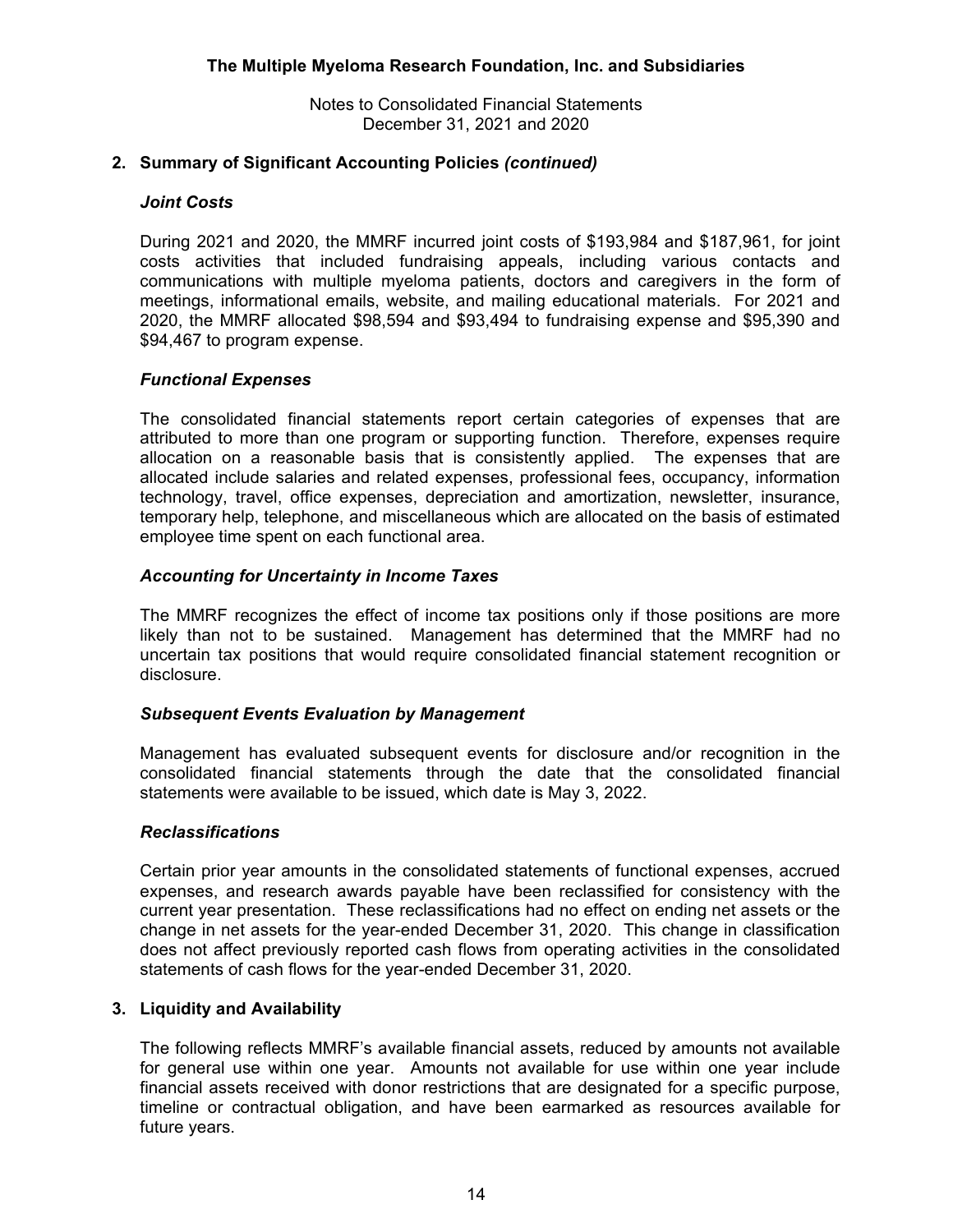# **3. Liquidity and Availability** *(continued)*

Total consolidated financial assets available to meet cash needs for general expenditure within one year at December 31, are as follows:

|                                                                                                                   |    | 2021       |   | 2020         |
|-------------------------------------------------------------------------------------------------------------------|----|------------|---|--------------|
| Cash and cash equivalents                                                                                         | \$ | 28,605,868 |   | \$54,719,525 |
| <b>Investments</b>                                                                                                |    | 36,388,705 |   |              |
| Contributions receivable within one year                                                                          |    | 5,358,307  |   | 5,705,271    |
| Accounts receivable and contract assets                                                                           |    | 7,335,350  |   | 6,912,455    |
| Total financial assets available<br>Within One Year                                                               |    | 77,688,230 |   | 67,337,251   |
| Less amounts unavailable for general<br>expenditures within one year due to:<br>Restricted by donors with purpose |    |            |   |              |
| restrictions                                                                                                      |    | 9,845,366  |   | 12,571,312   |
| Total Financial Assets Available to<br>Meet Cash Needs for General                                                |    |            |   |              |
| Expenditures Within One Year                                                                                      | S  | 67,842,864 | S | 54,765,939   |

The principal source of liquidity is cash flow generated from contributions and grants from donors through is fundraising efforts. As part of the MMRF's liquidity strategy, management structures its financial assets, consisting of cash, cash equivalents or investments, and receivables to be available as its general expenditures, liabilities and obligations come due within one year. Excess cash is invested in highly liquid fixed income securities, which could be drawn upon readily in the event of an unanticipated liquidity need. In addition, the MMRF receives cash flows from providing services related to clinical trials of drugs and royalties. Much of these amounts are expected to be collected within one year.

# **4. Concentrations**

The MMRF maintains cash or cash equivalent balances at multiple financial institutions. Accounts at each banking institution are insured by the Federal Deposit Insurance Corporation ("FDIC insured") up to \$250,000. As of December 31, 2021, cash and cash equivalents held in banks in excess of the federally insured limits was approximately \$26,449,000. As of December 31, 2020, cash held in banks in excess of the federally insured limits was approximately \$46,384,000.

The MMRF maintains investment balances at multiple financial institutions. Investment accounts are insured by the Securities Investor Protection Corporation ("SIPC") up to \$500,000. As of December 31, 2021, investments held in excess of the SIPC limits was approximately \$35,889,000. As of December 31, 2020, the MMRF held no investments.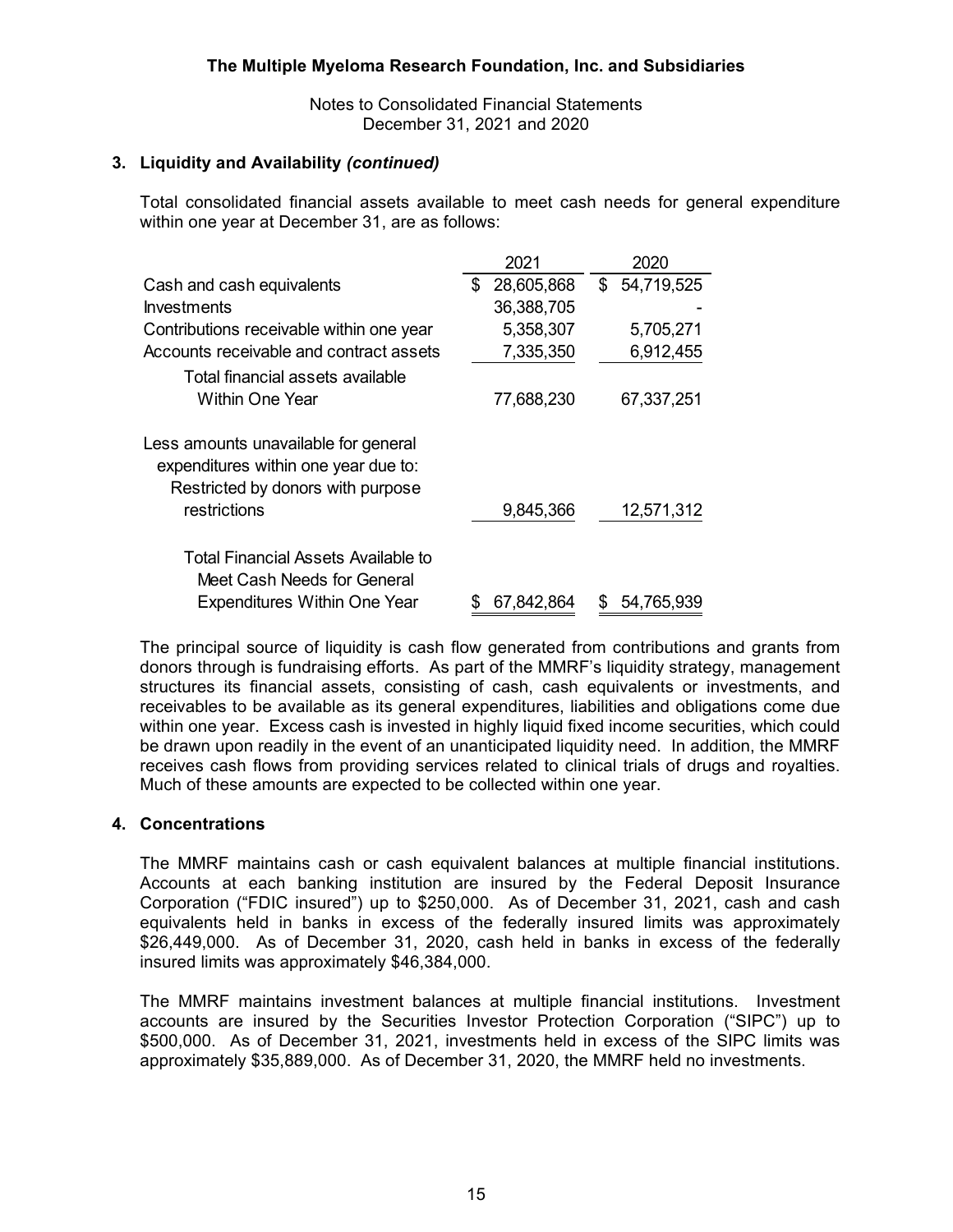Notes to Consolidated Financial Statements December 31, 2021 and 2020

# **4. Concentrations** *(continued)*

The cash, cash equivalent and investment concentrations are as follows at December 31:

|                                     | 2021         | 2020           |
|-------------------------------------|--------------|----------------|
| Cash on hand                        | \$28,605,868 | \$54,719,525   |
| Cash in excess of FDIC limit        | 26,448,784   | 46,383,904     |
| <b>Investments</b>                  | 36,388,705   |                |
| Investments in excess of SIPC limit | 35,888,705   | <b>Section</b> |

The MMRF believes it is not exposed to any significant credit risk on its cash and investment balances.

At December 31, 2021, approximately \$3,550,000 or 67% of contributions receivable was receivable from three donors and at December 31, 2020, approximately \$3,712,000 or 57% of contributions receivable was receivable from three donors.

As of December 31, 2021, three customers represent 49% of accounts receivable and contract assets. As of December 31, 2020, three customers represent 54% of accounts receivable and contract assets.

For 2021 and 2020, no donor represented 10% or more of contributions.

#### **5. Investments**

The following are major categories of investments measured at fair value on a recurring basis at December 31, 2021, grouped by the fair value hierarchy, for those investments subject to categorization within such hierarchy:

|                             |               |                      | 2021          |                 |
|-----------------------------|---------------|----------------------|---------------|-----------------|
|                             |               | <b>Quoted Prices</b> | Significant   |                 |
|                             |               | in Active Markets    | Other         |                 |
|                             | for Identical |                      | Observable    |                 |
|                             | Assets        |                      | <b>Inputs</b> |                 |
|                             |               | (Level 1)            | (Level 2)     | Total           |
| Cash alternatives           |               |                      |               |                 |
| Money market funds          | \$            | 5,547,820            | \$            | \$<br>5,547,820 |
| Fixed income                |               |                      |               |                 |
| Short-term commercial paper |               |                      | 6,740,128     | 6,740,128       |
| Corporate bonds and notes   |               |                      | 29,648,577    | 29,648,577      |
|                             | \$            | 5,547,820            | 36,388,705    | 41,936,525      |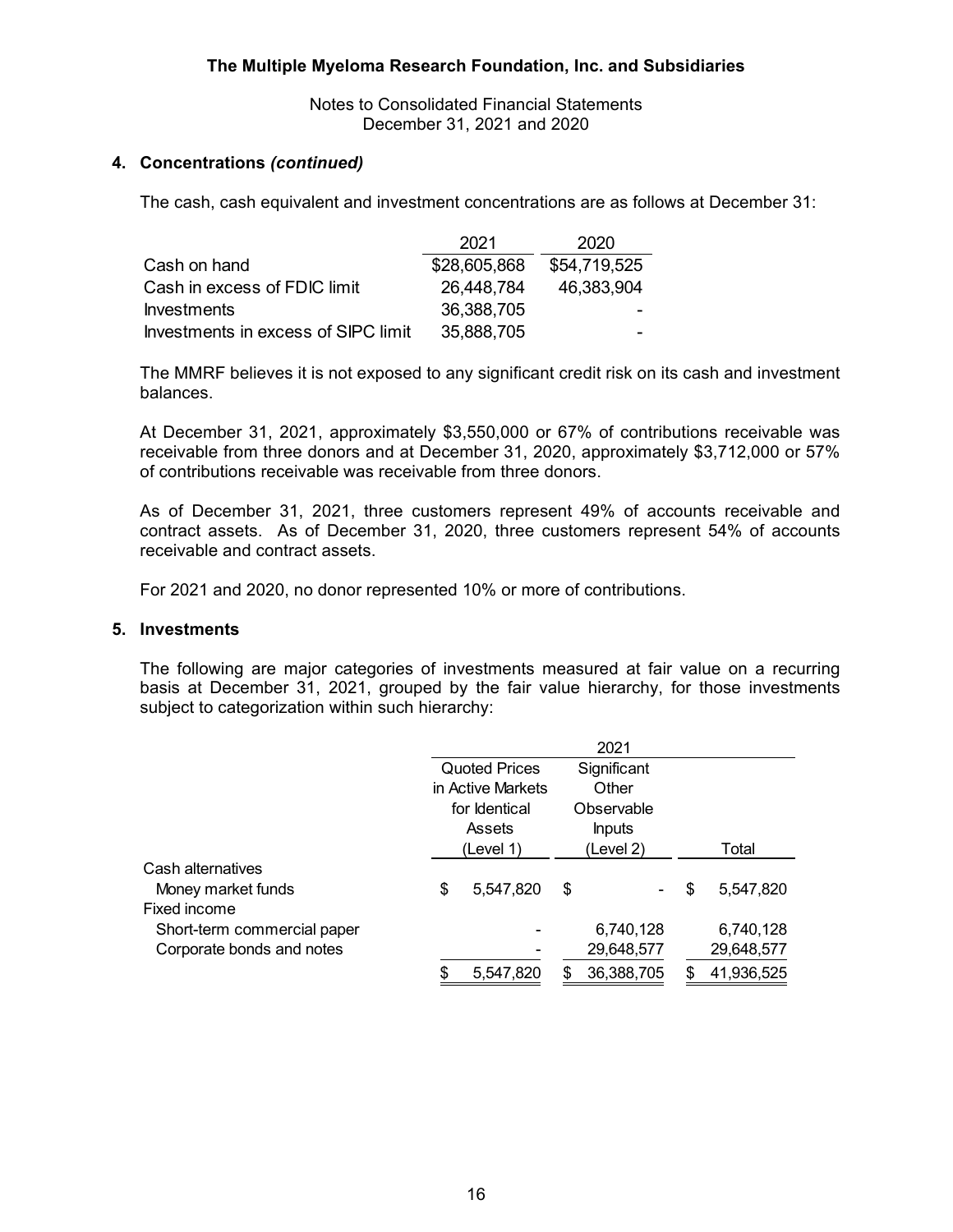#### **5. Investments** *(continued)*

The following are major categories of investments measured at fair value on a recurring basis at December 31, 2020, grouped by the fair value hierarchy, for those investments subject to categorization within such hierarchy:

|                    |                      | 2020          |                   |
|--------------------|----------------------|---------------|-------------------|
|                    | <b>Quoted Prices</b> | Significant   |                   |
|                    | in Active Markets    | Other         |                   |
|                    | for Identical        | Observable    |                   |
|                    | Assets               | <b>Inputs</b> |                   |
|                    | (Level 1)            | (Level 2)     | Total             |
| Cash alternatives  |                      |               |                   |
| Money market funds | 42,000,023<br>S      | \$            | 42,000,023<br>\$. |
|                    | 42,000,023<br>S      | \$            | 42,000,023        |

# **6. Contributions and Grants Receivable**

Contributions and grants receivable at December 31 are due as follows:

|                                  |   | 2021       |   | 2020        |
|----------------------------------|---|------------|---|-------------|
| Receivables currently due        | S | 2,392,207  | S | 2,642,028   |
| Receivable in less than one year |   | 2,966,100  |   | 3,063,243   |
| Receivable in one to five years  |   | 837,500    |   | 1,620,000   |
| Total contributions receivable   |   | 6,195,807  |   | 7,325,271   |
| Discount to net present value    |   | (64, 800)  |   | (64, 800)   |
| Allowance for doubtful accounts  |   | (841, 582) |   | (1,000,000) |
|                                  | S | 5,289,425  |   | 6,260,471   |

Pledges receivable with due dates extending beyond one year have discounted rates at December 31, 2021 and 2020 between 2% and 4%.

The aforementioned pledges have been included in the following net asset categories at December 31:

|                            | 2021      |      | 2020         |  |  |
|----------------------------|-----------|------|--------------|--|--|
| Without donor restrictions | 147.692   | - \$ | 295,164      |  |  |
| With donor restrictions    | 5,141,733 |      | 5,965,307    |  |  |
|                            | 5,289,425 |      | \$ 6,260,471 |  |  |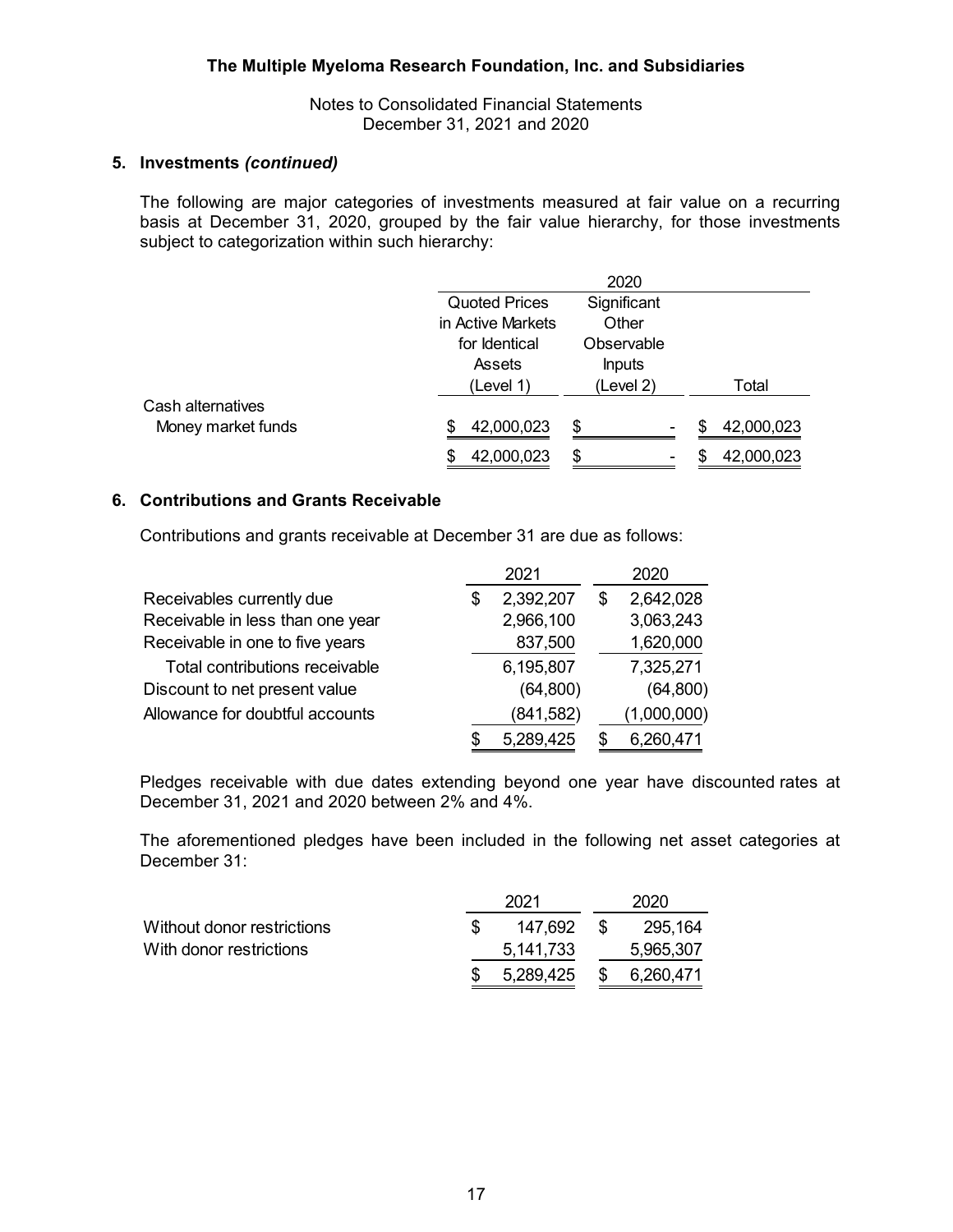## **7. Programmatic Investments**

The MIF invests in entities that are pursuing research into a cure and/or treatment for multiple myeloma. The goal of these investments is for the research of new cures or treatments. Returns from the investments will be reinvested into other entities or utilized by the MMRF for program expenses. Since its inception, the MIF has invested in eight innovative companies and provided valuable strategic guidance to accelerate their clinical programs.

The MIF continues to accelerate research and attract promising new companies to the field of multiple myeloma. During 2021, the MIF made three early-stage equity investments totaling \$2,949,996 and invested \$807,690 in two follow-on investments. During 2020, the MIF made three investments totaling \$1,407,693 and invested \$500,000 in one follow-on investment.

As of December 31, 2021, the MIF Portfolio consisted of the following investments:

| <b>Investment</b>              | Area of Focus                                              |
|--------------------------------|------------------------------------------------------------|
| Cullinan Oncology, Inc.        | MICA/B antibody for preventing cleavage of surface antigen |
| Abcuro, Inc.                   | Antibody targeting a novel immune target                   |
| Indapta Therapeutics, Inc.     | Adaptive NK cells + antibody therapy                       |
| Fortis Inc.                    | Antibody-drug conjugate targeting CD46                     |
| <b>Cytolmmune Therapeutics</b> | CAR-NK cell therapy                                        |
| Triumvira Immunologics         | Engineered T cell therapy                                  |

As of December 31, 2020, the MIF Portfolio consisted of the following investments:

| <b>Investment</b>          | Area of Focus                                              |
|----------------------------|------------------------------------------------------------|
| NexImmune                  | Antigen-directed immunotherapies                           |
| <b>Tidal Therapeutics</b>  | mRNA-based approach for vivo reprogramming of immune cells |
| Cullinan Oncology, Inc.    | MICA/B antibody for preventing cleavage of surface antigen |
| Abcuro, Inc.               | Antibody targeting a novel immune target                   |
| Indapta Therapeutics, Inc. | Adaptive NK cells + antibody therapy                       |

During the year ended December 31, 2021, the MMRF sold one investment in convertible promissory notes and one investment in preferred stock securities. The return on the sale of these investments totaled \$2,672,929 and is included in investment return on the consolidated statements of activities. There was no return on the programmatic investments in 2020.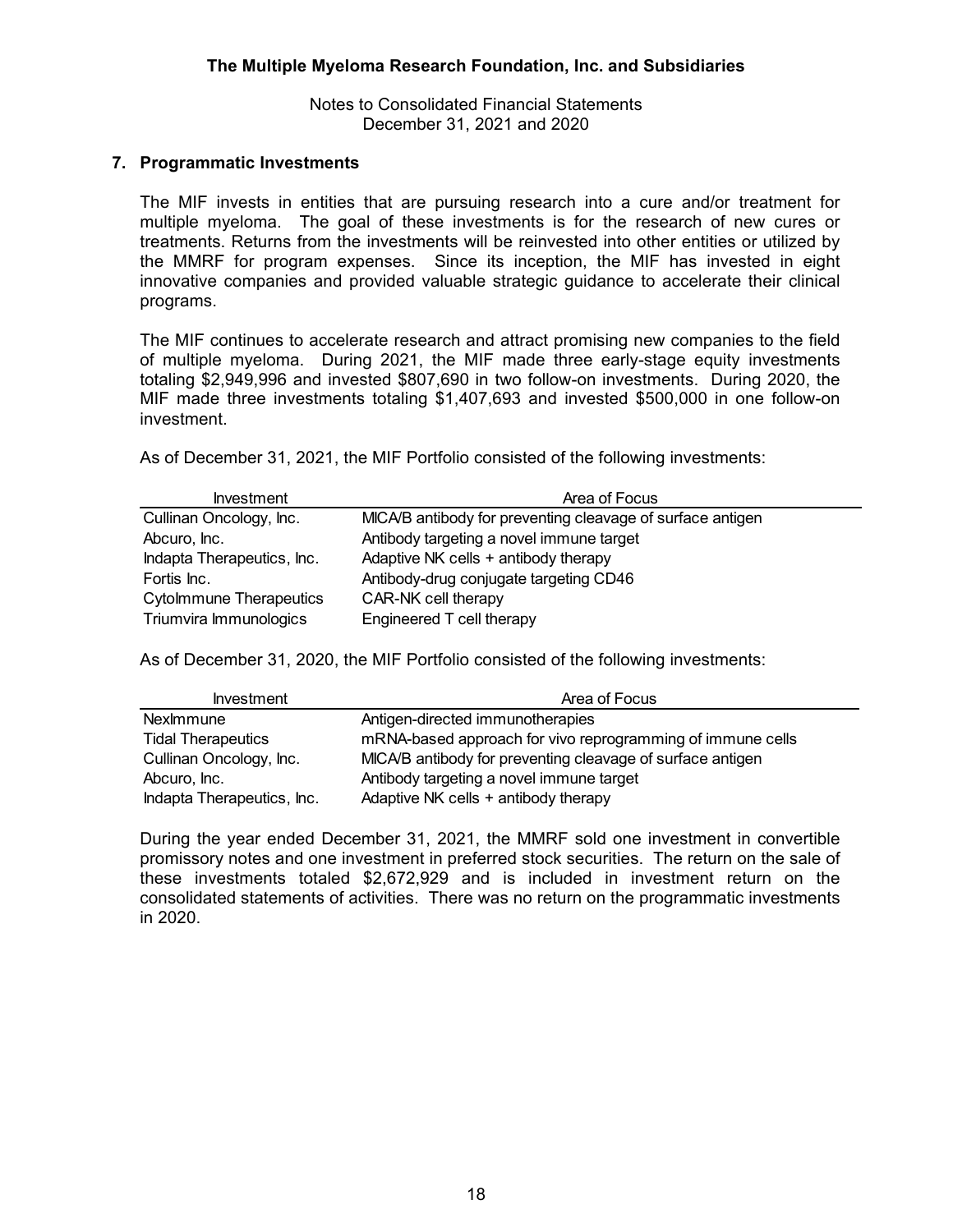# **7. Programmatic Investments** *(continued)*

In April 2021, the MIF received approximately \$3,700,000 for the sale of its investment in Tidal Therapeutics. MIF first invested in Tidal Therapeutics in 2019 with an additional investment in 2020 for a total of approximately \$1,000,000 (included in convertible promissory notes below), realizing a gain of approximately \$2,700,000. Under the terms of the agreement, the MIF is entitled to potentially earn an additional \$7,240,000 based on achieving certain milestones as outlined in the purchase agreement. Tidal Therapeutics is a pre-clinical stage biotech company with a novel mRNA-based approach for in vivo reprogramming of immune cells. Additionally, in February 2021, NexImmune filed an initial public offering ("IPO"). Under the terms of the IPO, the MIF was subject to lockup provisions which expired in August 2021 at which time the common shares held by the MIF were freely tradeable securities. The MIF sold its 16,440 remaining shares in NexImmune for \$194,412 in multiple tranches at an average market price of \$11.83, with a cost basis of \$100,000 resulting in a realized gain of \$94,412.

As of December 31, programmatic investments were comprised of the following:

|                              | 2021      |      | 2020      |
|------------------------------|-----------|------|-----------|
| Convertible promissory notes | 1.082.849 | - \$ | 2,088,137 |
| Preferred stock securities   | 4,565,379 |      | 507,693   |
|                              | 5,648,228 | S.   | 2,595,830 |

# **8. Property and Equipment**

At December 31, property and equipment, and related accumulated depreciation and their depreciable lives consisted of the following:

|                                           | <b>Estimated</b><br>useful lives | 2021          | 2020          |
|-------------------------------------------|----------------------------------|---------------|---------------|
|                                           |                                  |               |               |
| Equipment                                 | 5 years                          | \$<br>355,912 | \$<br>342,245 |
| Leasehold improvements                    | $7 - 8$ years                    | 635,825       | 635,825       |
| <b>Furniture and fixtures</b>             | 7 years                          | 61,691        | 61,691        |
| Software and website development          | 3 years                          | 3,579,858     | 3,080,406     |
|                                           |                                  | 4,633,286     | 4,120,167     |
| Accumulated depreciation and amortization |                                  | (2,816,485)   | (1,826,839)   |
|                                           |                                  | 1,816,801     | \$2,293,328   |
|                                           |                                  |               |               |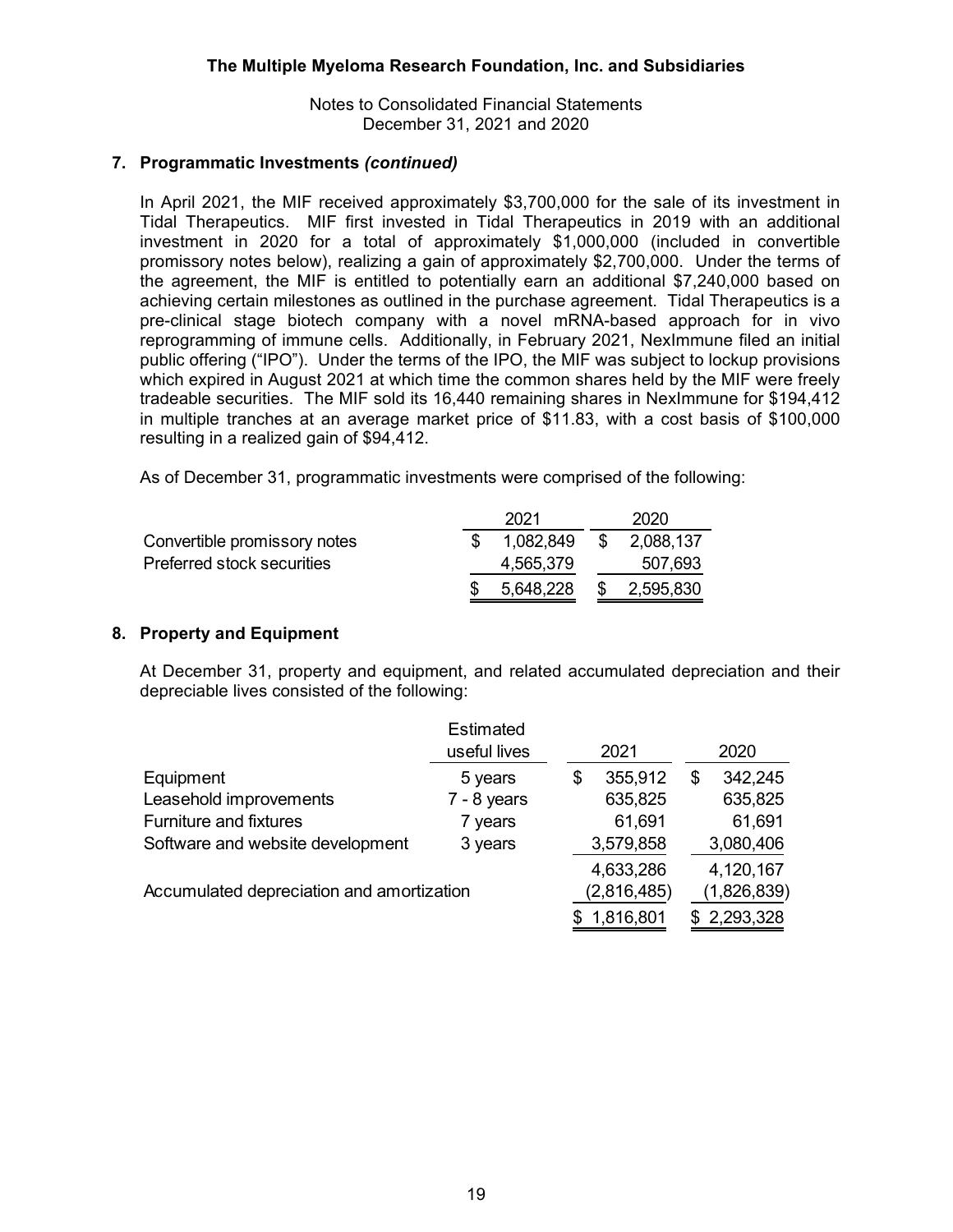Notes to Consolidated Financial Statements December 31, 2021 and 2020

#### **9. Research Awards**

The MMRF granted research awards and grants were recognized at the recommendation of its medical/scientific advisory board. Included in research expense on the statements of activities for the year ended December 31, the MMRF made the following awards:

|                           | 2021 |           | 2020 |           |
|---------------------------|------|-----------|------|-----------|
| <b>Immunotherapy</b>      | \$   | 2,822,162 | \$   | 655,890   |
| Prevention program        |      | 2,767,477 |      |           |
| Site investment grants    |      | 572,500   |      | 689,500   |
| Fellows research award    |      | 346,875   |      | 235,375   |
| <b>Translational core</b> |      | 120,644   |      |           |
| Other awards              |      |           |      | 250,000   |
|                           |      | 6,629,658 |      | 1,830,765 |

Grants and awards payable within the next 12 months as of December 31, 2021 and 2020 are \$3,265,756 and \$2,551,261.

The MMRF made conditional grant payments totaling \$1,219,655 to seven academic institutions in 2021 and conditional grant payments totaling \$2,287,000 to five academic institutions in 2020.

## **10. Restrictions and Designation of Net Assets**

Net assets released from donor restrictions and disbursed during the year ended December 31 consist of the following:

|                                          |    | 2021      | 2020            |
|------------------------------------------|----|-----------|-----------------|
| Myeloma Investment Fund                  | \$ | 3,022,931 | \$<br>2,060,793 |
| Prevention program                       |    | 1,593,651 | 1,825,000       |
| Time restricted                          |    | 821,182   | 560,261         |
| Immunotherapy                            |    | 440,000   | 1,334,828       |
| General research                         |    | 250,000   |                 |
| <b>Precision medicine</b>                |    | 200,000   | 200,000         |
| Health system pilot                      |    | 142,750   | 800,000         |
| CureCloud                                |    | 100,000   | 100,000         |
| Special events - 2021 Teams for Cures 5K |    | 65,000    | 410,000         |
| Other                                    |    | 11,024    | 270,000         |
| <b>Patient summits</b>                   |    |           | 205,000         |
| Webcast                                  |    |           | 95,000          |
|                                          | S  | 6.646,538 | \$<br>7,860,882 |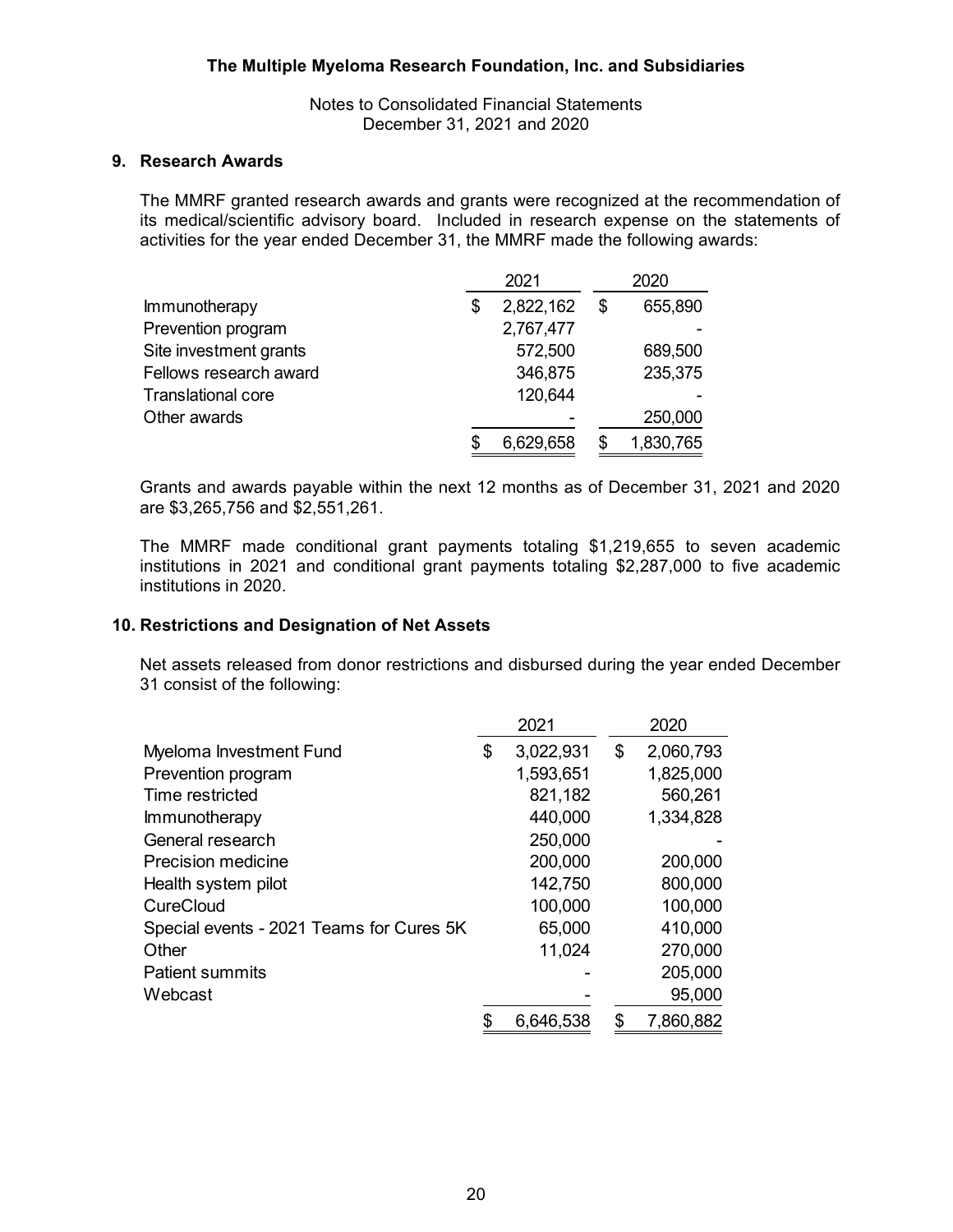Notes to Consolidated Financial Statements December 31, 2021 and 2020

#### **10. Restrictions and Designations of Net Assets** *(continued)*

Donor restricted net assets as of December 31 were available for the following:

|                                          | 2021            | 2020             |
|------------------------------------------|-----------------|------------------|
| Myeloma Investment Fund                  | \$<br>7,270,357 | \$<br>8,743,878  |
| Prevention program                       | 437,076         | 2,030,727        |
| Time restricted                          | 2,219,654       | 1,266,182        |
| Immunotherapy                            | 30,000          | 480,000          |
| General research                         |                 | 250,000          |
| <b>Precision medicine</b>                |                 | 200,000          |
| Health system pilot                      | 247,933         | 390,683          |
| CureCloud                                | 1,860,000       | 400,000          |
| Special events - 2021 Teams for Cures 5K |                 | 65,000           |
| Other                                    |                 | 11,024           |
| Present value discount                   | (64,800)        | (64, 800)        |
|                                          | 12,000,220      | \$<br>13,772,694 |

## **11. Related Party Transactions**

#### *Board of Directors*

For the years ended December 31, 2021 and 2020, the MMRF received contributions from the members of the board of directors or entities related to the members of the board of directors totaling approximately \$2,380,000 or 10% and \$332,000 or 2% of total contributions, respectively. As of December 31, 2021 and 2020, approximately \$450,000 or 8% and \$490,000 or 6% of contributions receivable are due from board members or entities related to board members.

#### *The MMRF Minority Interests*

During the years ended December 31, 2021 and 2020, the MMRF held a 5% minority interest in a for-profit company. The MMRF received ownership in this entity as part of the service agreement executed when the MMRF hired them to perform services for the MMRF in 2012. The MMRF considered the payments under the services agreement to be solely for services rendered and did not allocate any portion to investment in the entity. Additionally, the MMRF considers any cost that would have been allocated, based on the financial condition of the entity, to be immaterial to the consolidated financial statements. Accordingly, no investment in the entities has been recorded. There were no related party transactions in 2021 and 2020 with this entity.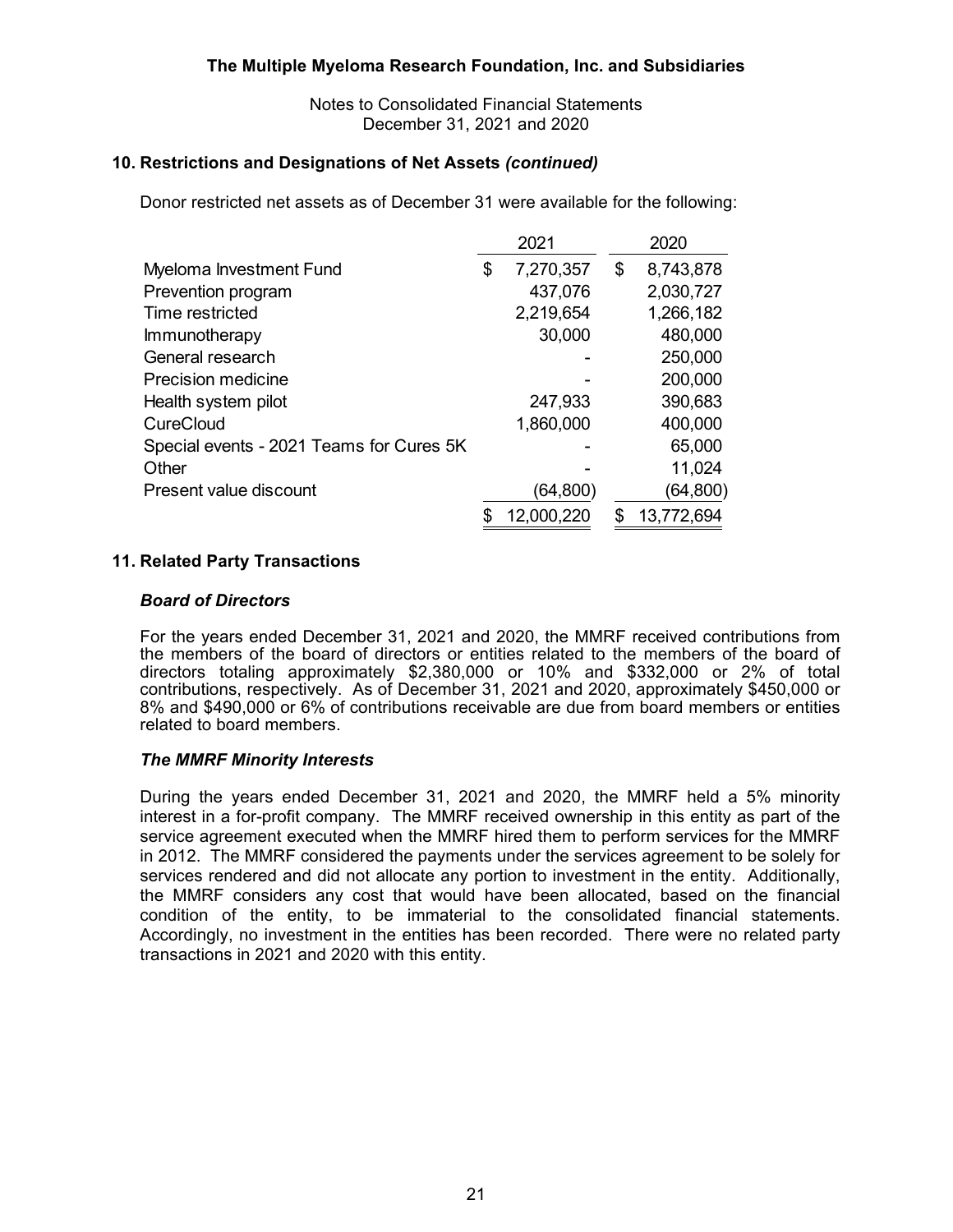# **12. CoMMpass** *(unaudited)*

The MMRF-sponsored CoMMpass study commenced in 2011, and approximately 1,150 newly diagnosed, untreated patients with active multiple myeloma from 76 sites (i.e., hospitals, academic medical centers, and other community health centers) in four countries had been enrolled by 2015, at which time the study was closed to new patient recruitment. Patients are followed for eight years through 2023. No experimental treatments are tested in the study, rather, patients are prescribed standard of care agents by their physician, and blood and bone marrow samples are taken from the patients when there is a change in their disease status. The tissue samples collected are placed in a bio-bank. An unrelated, third party, not-for-profit biomedical research institute then performs laboratory tests on a portion of each of the samples resulting in genomic data about each patient. In December 2016, the MMRF launched a similar sample/data sharing collaboration with Eastern Cooperative Oncology Group (the "ECOG").

# **13. MMRF CureCloud®** *(unaudited)*

In July 2020, the MMRF launched the MMRF CureCloud® ("CureCloud"), an IRB-approved, direct-to-patient research effort that aims to advance precision medicine approaches for every patient. CureCloud offers patients the first at-home genomic testing program and the return of a clinical-grade report that can be used to identify treatments and trials that may be right for their care. The aggregated CureCloud data will also be instrumental in driving new scientific discoveries for researchers that will guide the development of new treatments and care pathways to improve outcomes for all patients. The MMRF plans to recruit 5,000 patients with smoldering and active multiple myeloma, with 890 patients enrolled by the end of 2021.

CureCloud development continued adding functionality to support the MMRF's patients with the addition of data visualizations based on their clinical data in their own dashboards. These visualizations make their medical history, staging and genomic results steadily accessible for meaningful conversations with their providers.